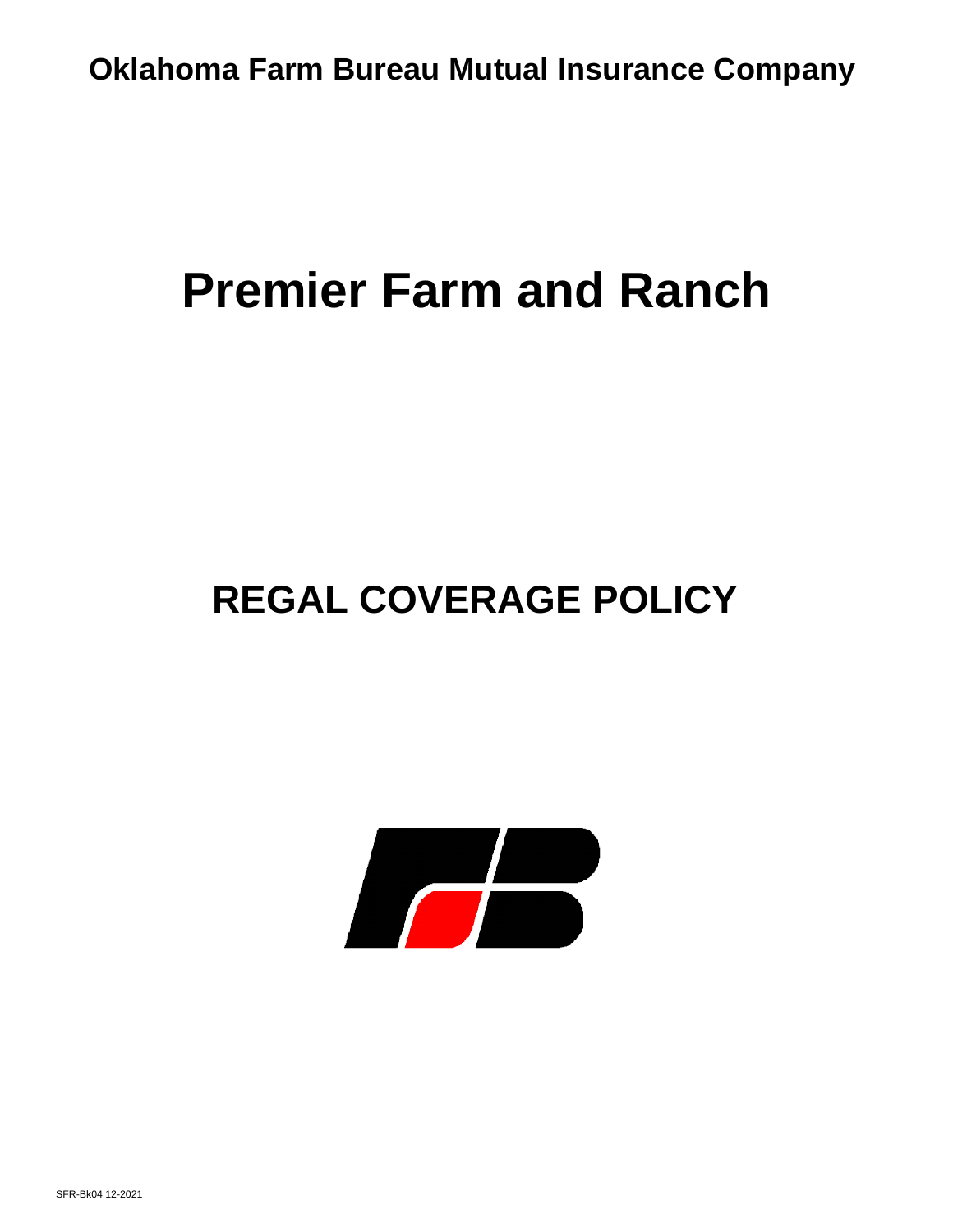## **Premier Farm and Ranch - Regal Coverage**

#### **Oklahoma Farm Bureau Mutual Insurance Company**

2501 N. Stiles Oklahoma City, OK 73105

|                                                            | Dε      |
|------------------------------------------------------------|---------|
|                                                            | Pr      |
|                                                            |         |
|                                                            |         |
|                                                            |         |
|                                                            |         |
|                                                            | Farm    |
|                                                            | Sched   |
|                                                            | Pr      |
|                                                            | Ur      |
|                                                            | Pr      |
|                                                            | Co      |
|                                                            | Fa      |
|                                                            | Regal   |
|                                                            | Pe      |
|                                                            | Ex      |
|                                                            | Ho      |
|                                                            | Persor  |
|                                                            | Pe      |
|                                                            | Pe      |
|                                                            | M       |
|                                                            | Ac      |
|                                                            |         |
|                                                            |         |
|                                                            |         |
|                                                            |         |
|                                                            | Ex      |
|                                                            | Farm I  |
|                                                            | Fa      |
|                                                            | Fa      |
|                                                            |         |
| 4                                                          | M<br>Ar |
|                                                            |         |
|                                                            | Ex      |
|                                                            | Pe      |
|                                                            |         |
|                                                            |         |
| Additional Living Expense And Loss Of Rents - Coverage D 6 |         |
|                                                            |         |
|                                                            |         |
|                                                            |         |
|                                                            | Mutua   |
|                                                            | Accep   |

| 1 |                                                             |   |
|---|-------------------------------------------------------------|---|
| 1 |                                                             |   |
| 1 |                                                             |   |
| 1 |                                                             |   |
| 1 |                                                             |   |
| 1 |                                                             |   |
| 1 |                                                             |   |
| 1 |                                                             |   |
| 1 |                                                             |   |
| 1 |                                                             |   |
| 1 |                                                             |   |
| 1 | Inflation Protection Coverage  8                            |   |
| 1 |                                                             |   |
| 1 | Scheduled Farm Personal Property - Coverage E1              | 8 |
| 3 |                                                             |   |
| 3 | Unscheduled Farm Personal Property - Coverage E2 9          |   |
| 3 |                                                             |   |
| 3 |                                                             |   |
| 3 |                                                             |   |
| 3 |                                                             |   |
| 3 |                                                             |   |
| 3 |                                                             |   |
| 3 |                                                             |   |
| 3 |                                                             |   |
| 3 |                                                             |   |
| 3 |                                                             |   |
| 4 |                                                             |   |
| 4 |                                                             |   |
| 4 |                                                             |   |
| 4 |                                                             |   |
| 4 |                                                             |   |
| 4 |                                                             |   |
| 4 |                                                             |   |
| 4 |                                                             |   |
| 4 |                                                             |   |
| 4 | Farm Employees' Medical Payments - Coverage K 17            |   |
| 4 | Medical Payments (Named Insured And Family) - Coverage M 17 |   |
| 5 |                                                             |   |
| 5 |                                                             |   |
| 5 |                                                             |   |
| 5 |                                                             |   |
|   |                                                             |   |
| 5 |                                                             |   |
| 6 |                                                             |   |
| 6 |                                                             |   |
| 6 |                                                             |   |
| 6 | Other Insurance - Personal Liability - Coverage G 19        |   |
| 6 |                                                             |   |
| 6 |                                                             |   |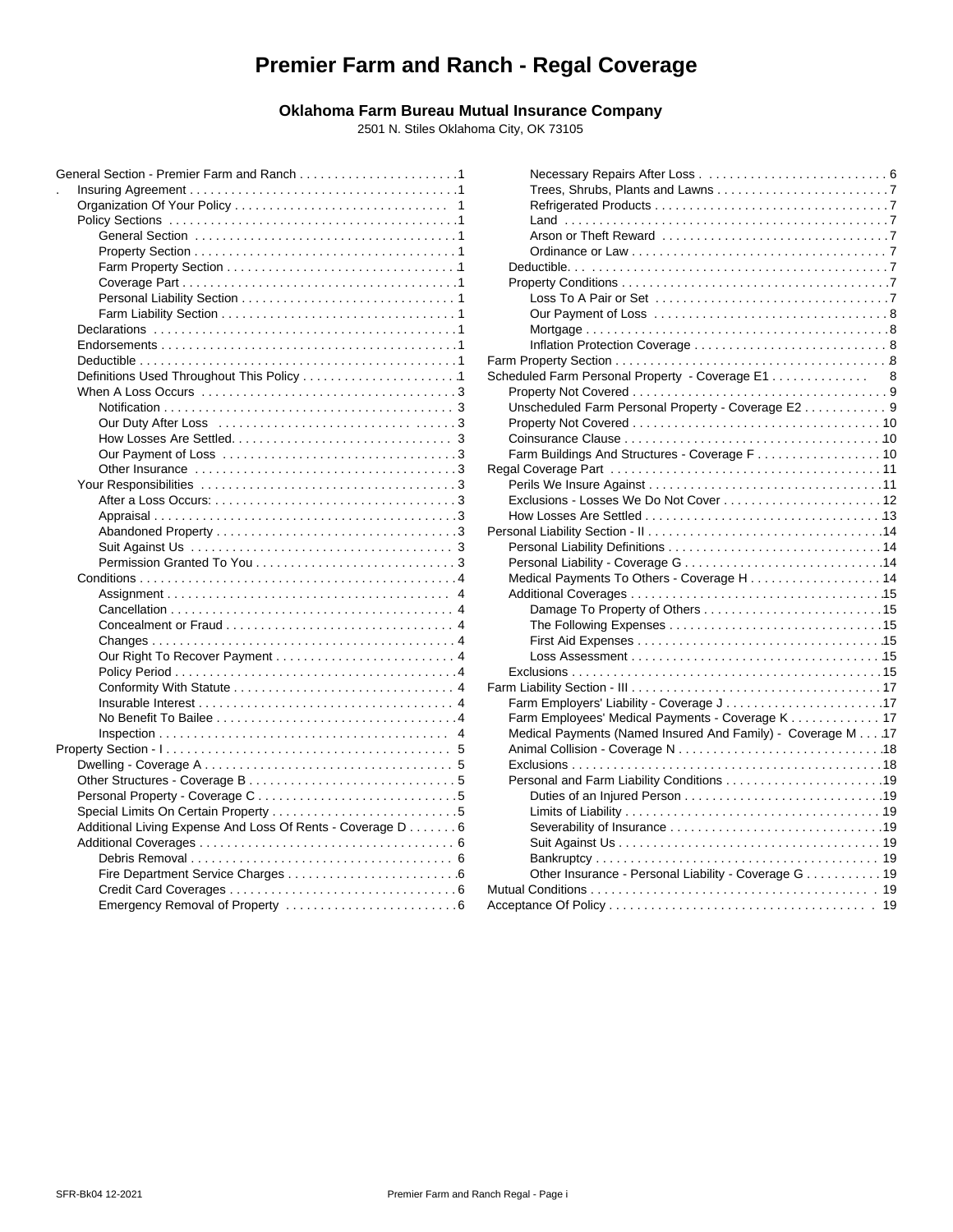### **General Section - Premier Farm and Ranch**

This policy contains all of the coverages **you** selected in one package. It is tailored to meet **your** needs as they were represented to **us** on **your** application.

#### This section includes:

Insuring Agreement, Organization of **Your** Policy, Policy Sections, Declarations, Endorsements, Definitions, When a Loss Occurs, **Your** Responsibilities, Conditions, Mutual Conditions and Acceptance of Policy.

#### **Insuring Agreement**

**We** agree with **you**, in return for **your** prepaid premium payment, to provide insurance subject to all the terms of this policy. The coverages provided, the limits of **our** liability and the premiums are shown on the Declarations page of this policy.

#### **Organization Of Your Policy**

This policy is organized into sections for each part of the policy **you** chose. The Declarations page tells **you** what coverage **you** have at any particular time.

## **Policy Sections**

#### **General Section**

This section contains general information about **your** policy. It includes provisions which apply to the entire policy, including any endorsements. Provisions in the **General Section** apply to all the sections and parts included in this policy. Additional provisions that are  $P_{\rm b}$  The specific to only certain coverages are located in the  $\frac{m}{\text{under}}$ sections and coverage parts to which they apply.

#### **Property Section**

This section contains the provisions which insure **your** home, farm property and/or personal property.

#### **Farm Property Section**

This section describes the optional property coverages provided for **your farming** operations which take place on the **insured premises**.

#### **Coverage Part**

The Coverage Part **you** selected includes the provisions which show the property coverage **you** chose, as shown on the Declarations page.

#### **Personal Liability Section**

This section contains the liability and medical coverage parts to protect you from the potential liability exposures created by the occupancy or use of **your** insured property and **your** personal activities.

#### **Farm Liability Section**

This section describes the optional liability coverages provided for **your farming** operations which take place on the **insured premises**.

#### **Declarations**

The Declarations page at the beginning of **your** policy is part of **your** insurance contract. It lists or declares the property and liability exposures **we** agreed to insure. The Declarations page provides specific information about each coverage including deductibles, covered perils, and the amounts of coverage provided for each exposure.

#### **Endorsements**

The Declarations page may also list one or more endorsements or amendments which expand or reduce **your** coverage. The endorsements allow **us** to tailor **your** policy more closely to **your** specific needs.

#### **Deductible**

- 1. For each **occurrence**, one deductible amount, as shown on the Declarations Page, will be deducted from the amount paid for the loss. The Loss by Windstorm/Hail deductible amount shown on the Declarations Page will be deducted from the amount paid for loss caused by windstorm or hail, and the All Other Property Losses deductible amount shown on the Declarations Page will be deducted from the amount paid for loss caused by anything other than windstorm or hail.
- 2. For loss caused by windstorm or hail, which includes **property damage** covered under **Scheduled Farm Personal Property - Coverage E1**, **Unscheduled Farm Personal Property - Coverage E2**, or **Farm Building and Structures - Coverage F**, but does not include **property damage** covered under **Dwelling - Coverage A**, the amount of the deductible will not exceed the All Other Property Losses deductible amount shown on the Declarations Page. However, the Losses By Windstorm/Hail deductible shown on the Declarations Page will be applied if the **Dwelling - Coverage A** limit shown on the Declarations Page is less than:
	- a. The coverage limit shown on the Declarations Page for any item of the loss covered under **Scheduled Farm Personal Property- Coverage E1**;
	- b. The total actual cash value of all items of the loss under **Unscheduled Farm Personal Property - Coverage E2**; or
	- The coverage limit shown on the Declarations Page for any item of the loss covered under**Farm Buildings and Structures- Coverage F**.
- 3. If multiple coverages with different deductible amounts are available as the result of a single **occurrence**, the highest deductible amount will be subtracted from the amount paid for the loss.

#### **Definitions Used Throughout This Policy**

The terms defined below appear in bold type throughout this policy.

- 1. "**You**" and "**your**" mean the Policyholder named on the Declarations page. If the Policyholder shown on the Declarations Page is a person, then "**you**" and "**your**" include, if living in the same household with the Policyholder:
	- a. the spouse of the Policyholder;
	- b. a party to a civil union with the Policyholder; or
	- a person in a legal relationship with the Policyholder, which relationship is substantially similar to that between spouses or those with a civil union.
- 2. "**We**", "**us**" and "**our**" mean the Oklahoma Farm Bureau Mutual Insurance Company.
- 3. "**Bodily injury**" means bodily injury, sickness or disease, and includes care, loss of services and resulting death.

#### 4. "**Business**" means:

- a. any full or part time trade, profession or occupation; and
- b. the rental or holding for rental of any premises by an **insured person**.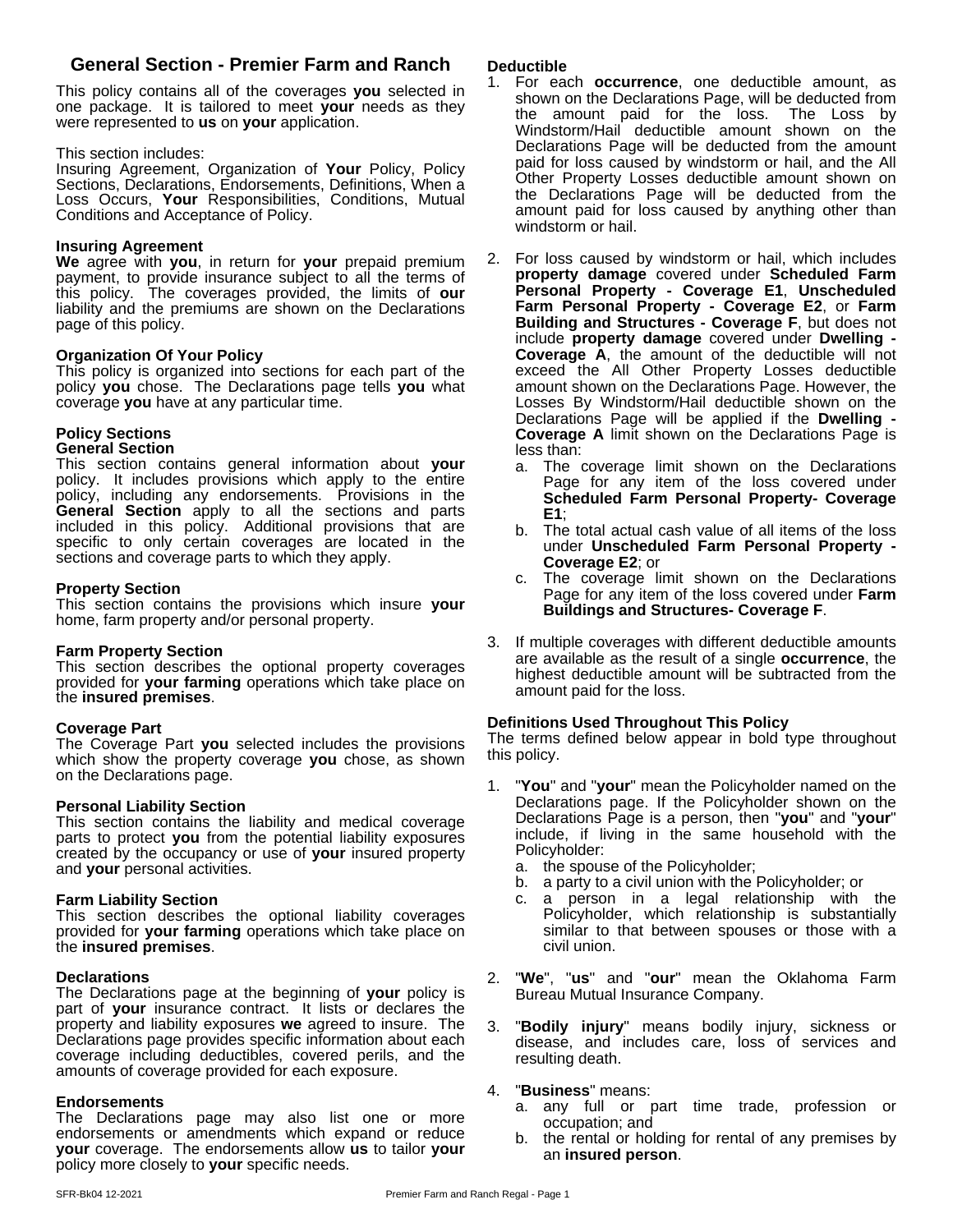But "**Business**" does not mean:

- c. **farming**;
- d. occasional rental or holding for rental of the **residence premises** for use as a dwelling;
- e. rental or holding for rental of part of the **residence premises** for use as a dwelling, unless the rental is to three or more roomers or boarders; or
- f. rental or holding for rental of part of the **residence premises** as a private garage, office, school or studio.

#### 5. "**Cannabis**" means:

- a. any product that consists of or contains any amount of Tetrahydrocannabinol (THC) or any other cannabinoid, regardless of whether any such THC or cannabinoid is natural or synthetic.
- b. paragraph 5.a. above includes, but is not limited to, any of the following containing such THC or cannabinoid:
	- (1) any plant of the genus Cannabis L., or any part of that plant, such as seeds, stems, flowers, stalks and roots; or
	- (2) any compound, byproduct, extract, derivative, mixture or combination, such as:
		- (a) resin, oil or wax;
		- (b) hash or hemp; or
		- (c) infused liquid or edible cannabis;

whether or not derived from any plant or part of any plant described in Paragraph 5.b.(1).

- 6. "**Custom Farming**" means **farming** operations performed by the **insured person** or a **farm employee** on farm premises not owned, leased or rented by the **insured person. "Custom Farming"** does not mean c. the p **farming** operations performed by the **insured person** or a **farm employee** as part of an exchange labor agreement.
- 7. "**Custom Hired Labor**" means the duties of a **farm employee** performed on behalf of the **insured person** on farm premises not owned, leased or rented by the **insured person**.
- 8. "**Cyber Event**" means:
	- a. Unauthorized access to or use of or any unauthorized attempt to access or use any computer system, network, electronic device, or electronic data.
	- b. The introduction of any malicious code, virus, worm, spyware, malware, or any other harmful computer code which is used or designed to access, collect, encrypt, steal, destroy, alter, retrieve, disrupt, exploit or otherwise harm or perpetuate a fraud upon any computer system, network, electronic device, or electronic data.
	- c. Any denial of service attack, threat, or demand for any type of payment, which involves a malicious or otherwise harmful restriction of access to, disablement of, impairment of, or disruption of the normal use, functioning or operation of any computer system, network, electronic device, or electronic data.
- 9. "**Day**" means one **insured person** or one **farm employee** working one day.
- 10. "**Farm employee**" means an employee of an **insured person** whose duties are in connection with **farming** operations of an **insured person**. It does not mean a person working for an **insured person** or under an **insured person's** direction through an exchange labor agreement. It does not mean a **residence employee** or an employee while engaged in an **insured person's business**.
- 11. "**Farming**" means the ownership, maintenance or use of premises for the production of crops or the raising or care of livestock, including all necessary operations. "**Farming**" also includes operation of roadside stands kept mainly for the sale of the **insured person's** farm products.
- 12. "**Fungus**" means any type or form of fungus, including mold, mildew or bacteria, and any mycotoxins, spores, scents or by-products produced or released by fungi.

#### 13. "**Insured Person**" means:

- a. **you**;
- **your** relatives residing in **your** household; and
- c. any other person under the age of 21 residing in **your** household, who is in **your** care or the care of a resident relative.

#### 14. "**Insured Premises**" means:

- a. the farm premisesand **residence premises** which is described on the Declarations page;
- b. any other premises acquired by **you** during the term of this policy which **you** intend to use as a **residence premises**;
- c. the part of any other premises where **you** reside and which is shown on the Declarations page;
- d. any part of a premises not owned by an **insured person** where the **insured person** may be temporarily residing or which an **insured person** may occasionally rent for non-**business** purposes;
- e. vacant land owned by or rented to an **insured person**;
- f. cemetery plots or burial vaults owned by an **insured person**;
- g. land on which a single or two family residence is being built for an **insured person**, if the land is owned by or rented to the **insured person**; and
- h. any structures or grounds used by **you** in connection with **your residence premises**.
- 15. "**Occurrence**" means an accident, including continuous or repeated exposure to conditions, which results in **bodily injury** or **property damage**. All **bodily injury** and **property damage** resulting from a common cause shall be considered the result of one **occurrence**.
- 16. "**Property Damage**" means physical injury to or destruction of tangible property, including loss of its use.
- 17. "**Regular Hired Labor**" means the duties of a **farm employee** on the i**nsured premises**.
- 18. "**Residence Employee**" means an employee of an **insured person** whose duties are in connection with the maintenance or use of the **residence premises**. It does not mean a **farm employee** or an employee while engaged in an **insured person's business**.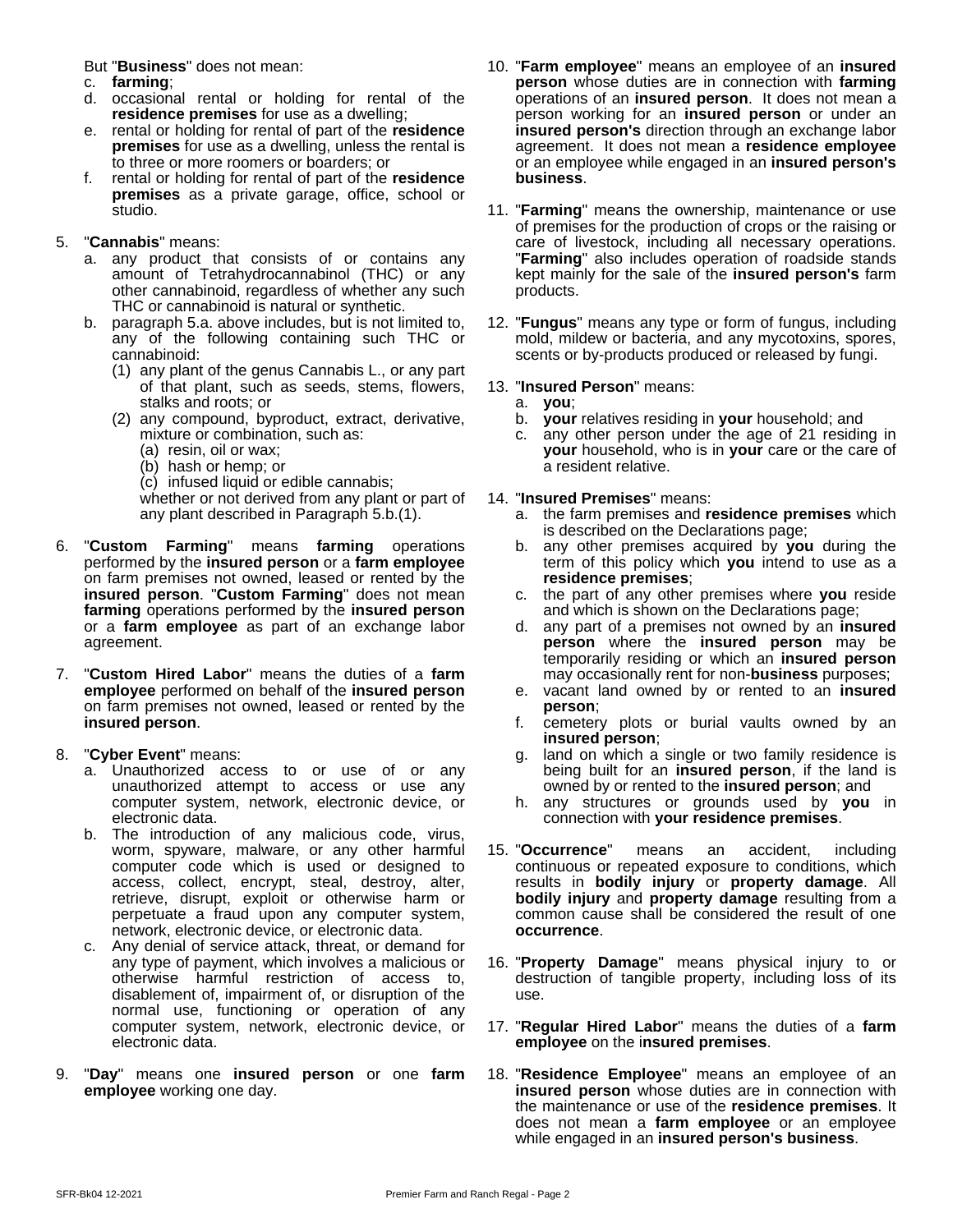- 19. "**Residence Premises**" means the one or two family dwelling where **you** reside, including the building, the grounds adjacent to the dwelling not used for **farming**, and other structures on the grounds. The "**residence premises**" is described on the Declarations page.
- 20. "**Trailer**" means a vehicle designed to be pulled by a:
	- a. private passenger auto; and
	- b. pickup, truck or van.

It also means a farm wagon or farm implement while being towed by, connected to or carried on **your** land motor vehicle.

#### **When A Loss Occurs**

#### **1. Notification**

If a covered loss occurs, the **insured person** must give **us** immediate written notice, including:

- a. **your** name and policy number;
- b. the time, place and circumstances of the accident, **occurrence** or loss; and
- c. the names and addresses of injured persons and witnesses.

In case of theft, also notify the police. In case of loss under Credit Card, Charge Plate, Fund Transfer Card and Check Forgery Coverages, also notify the issuer of card or plate or the bank.

#### **2. Our Duty After Loss**

Within 45 days after receipt of a proof of loss, **we** will submit to **you** a written offer of settlement or a rejection of **your** claim.

#### **3. How Losses Are Settled**

Loss settlement is determined by the particular covered perils **you** chose, which are included in the Coverage Part attached to this policy.

#### **4. Our Payment of Loss**

**We** will adjust any loss with **you**, and pay **you** unless another payee is named on the Declarations page.**We** will pay within 60 days after **we** receive **your** proof of loss and the amount of loss is finally determined by agreement between **you** and **us**, a court judgment or an appraisal award.

#### **5. Other Insurance**

If both this and other insurance apply to a loss, this policy is excess to such other insurance.

#### **Your Responsibilities**

#### **1. After a Loss Occurs:**

- a. protect the property from further damage, making necessary and reasonable repairs to protect the property, and keeping records of the cost of repairs;
- b. make a list of all damaged or destroyed property, showing in detail, quantities, costs, actual cash value and amount of loss claimed;
- c. send to **us**, within 60 days after loss, the above list and a proof of loss signed and sworn to by the **insured person**, including:
	- (1) the information reported in **When A Loss Occurs, 1. Notification** above;
	- (2) the interest of **insured persons** and all others in the property;
	- (3) all encumbrances on the property;
	- (4) other policies covering the loss;
	- (5) changes in title, use, occupancy or possession of the property; and
	- (6) if required, any plans and specifications of the damaged buildings or fixtures;
- d. exhibit the damaged property to **us** and **our** representatives, as often as may be reasonably required;
- e. submit to statements and examinations, while not in the presence of any other **insured person**, under oath by any person named by **us** and sign the transcript of the examinations;
- f. produce for examination, with permission to copy, all books of account, bills, invoices, receipts and other vouchers as **we** may reasonably require;
- g. produce receipts for any increased costs to maintain **your** standard of living while **you** reside elsewhere, and records pertaining to any loss of rental income;
- h. send **us** promptly any legal papers received relating to any claims or suit; and
- i. cooperate with **us** and assist **us** in any matter relating to a claim or suit.

#### 2. **Appraisal**

If **you** and **we** fail to agree on the amount of loss, either party may make written demand for an appraisal. Each party will select an appraiser and notify the other of the appraiser's identity within 20 days after the demand is received. The appraisers will select a competent and impartial umpire. If the appraisers are unable to agree upon an umpire within 15 days, **you** or **we** can ask a judge of a court of record in the county where the **residence premises** is located to select an umpire.

The appraisers shall then appraise the loss, stating separately the loss to each item. If the appraisers submit a written report of an agreement to **us**, the amount agreed upon shall be the amount of loss. If they cannot agree, they will submit their differences to the umpire. A written award by two will determine the amount of loss.

Each party will pay the appraiser it chooses, and equally pay expenses for the umpire and all other expenses of the appraisal.

#### **3. Abandoned Property**

**We** are not obliged to accept abandoned property.

#### **4. Suit Against Us**

**We** may not be sued unless there is full compliance with all the terms of this policy. Suit must be brought within one year after the loss or damage occurs.

#### **5. Permission Granted To You**

**You** may make alterations, additions and repairs to **your** building and complete structures under construction. The **residence premises** may be vacant or unoccupied without limit of time, except where this policy specifies otherwise.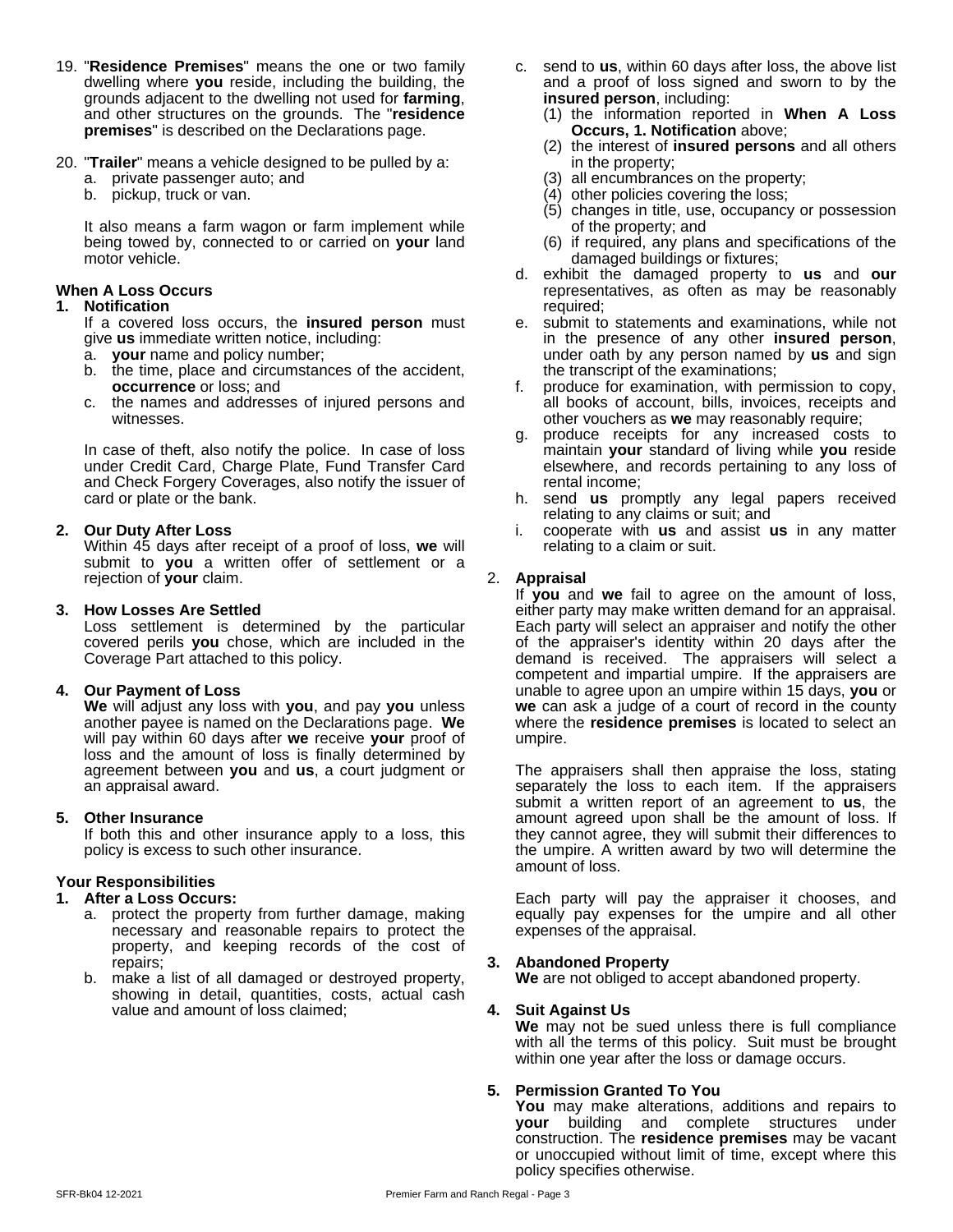#### **Conditions**

#### **1. Assignment**

Interest in this policy may not be transferred without **our** written consent. But, if the Policyholder named on the Declarations page or the spouse of the Policyholder residing in the same household dies, the policy will cover:

- a. any surviving member of the deceased's household who was covered under this policy at the time of death, but only while a resident of the **insured premises**;
- b. the legal representative of the deceased person while acting within that capacity; and
- c. any person having proper custody of insured property until a legal representative is appointed.

#### **2. Cancellation**

- a. **You** may cancel this policy at any time by returning it to **us** or by notifying **us** in writing of the date cancellation is to take effect.
- b. **We** may cancel this policy only for the reasons stated in this Condition by notifying **you** in writing of the date cancellation takes effect.

This cancellation notice may be delivered to **you** or mailed to **you** at **your** mailing address shown on the Declarations page. Proof of mailing shall be sufficient proof of notice.

- (1) When **you** have not paid the premium, whether payable to **us** by cash or under any finance or credit plan, **we** may cancel at any time by notifying **you** at least 10 days before the date cancellation takes effect.
- (2) When this policy has been in effect for less than 45 business days and is not a renewal with **us**, we may cancel for any reason by notifying **you** at least 10 days before the date cancellation takes effect.
- (3) When this policy has been in effect for 45 business days or more, or at any time if it is a renewal with **us**, **we** may cancel if there has been a material misrepresentation of fact which, if known to **us**, would have caused **us** not to issue the policy or if the risk has changed substantially since the policy was issued. This can be done by notifying **you** at least 30 days before the date cancellation takes effect.
- (4) When this policy is written for a period longer than one year, **we** may cancel for any reason at anniversary by notifying **you** at least 30 days before the date cancellation takes effect.
- c. When this policy is canceled, the premium for the period from the date of cancellation to the expiration date will be refunded. When **you** request cancellation, the return premium will be based on **our** short rate table. When **we** cancel, the return premium will be pro rata.
- d. If the return premium is not refunded with the notice of cancellation or when this policy is 9. notice of cancellation or when this policy is returned to **us**, **we** will refund the premium within a reasonable time after the date cancellation takes effect.

#### **3. Concealment or Fraud**

- a. SECTION 3613.1 OF TITLE 36 OF THE<br>OKLAHOMA STATUTES: "WARNING: ANY OKLAHOMA STATUTES: **"WARNING: ANY PERSON WHO KNOWINGLY, AND WITH INTENT TO INJURE, DEFRAUD OR DECEIVE ANY INSURER, MAKES ANY CLAIM FOR THE PROCEEDS OF AN INSURANCE POLICY CONTAINING ANY FALSE, INCOMPLETE OR MISLEADING INFORMATION IS GUILTY OF A FELONY."**
- b. This entire policy is voidable if an **insured person** has intentionally concealed or misrepresented any material fact or circumstance relating to this insurance, or acted fraudulently or made false statements relating to this insurance.

#### **4. Changes**

This policy and the Declarations page include all the agreements between **you** and **us** relating to this insurance. No change or waiver may be effected in this policy except by endorsement issued by **us**. If a premium adjustment is necessary, **we** will make the adjustment as of the effective date of the change. If any coverage **you** have under this policy is broadened without charge during the policy period, this policy will automatically provide the broadened coverage when effective.

#### **5. Our Right To Recover Payment**

After making payment under this policy, **we** will have the right to recover to the extent of **our** payment from anyone held responsible. This right will not apply under the **Property Section** if **you** have waived it in writing prior to loss. The **insured person** will do whatever is required to transfer this right to **us**.

This condition does not apply under the **Personal Liability Section** to **Coverage H - Medical Payments To Others** or **Additional Coverages - Personal Liability Damage To Property of Others**.

#### **6. Policy Period**

This policy applies to losses, **bodily injury** or **property damage** which occur during the policy period. It may be renewed for successive policy periods if the required premium is paid and accepted by us on or before the expiration of the current policy period. The premium will be computed at **our** then current rate for coverage then offered.

#### **7. Conformity With Statute**

Should any terms of this policy be in conflict with the statutes of Oklahoma, the terms are amended to conform with such statutes.

#### **8. Insurable Interest**

**We** will not pay more than the insurable interest an **insured person** has in the covered property at the time of loss.

#### **9. No Benefit To Bailee**

This insurance will not, in any way, benefit any person or organization who may be caring for or handling property for a fee.

#### **10. Inspection**

**We** shall be permitted at all reasonable times during the policy period, to inspect the plants, works, machinery and appliances covered by this policy.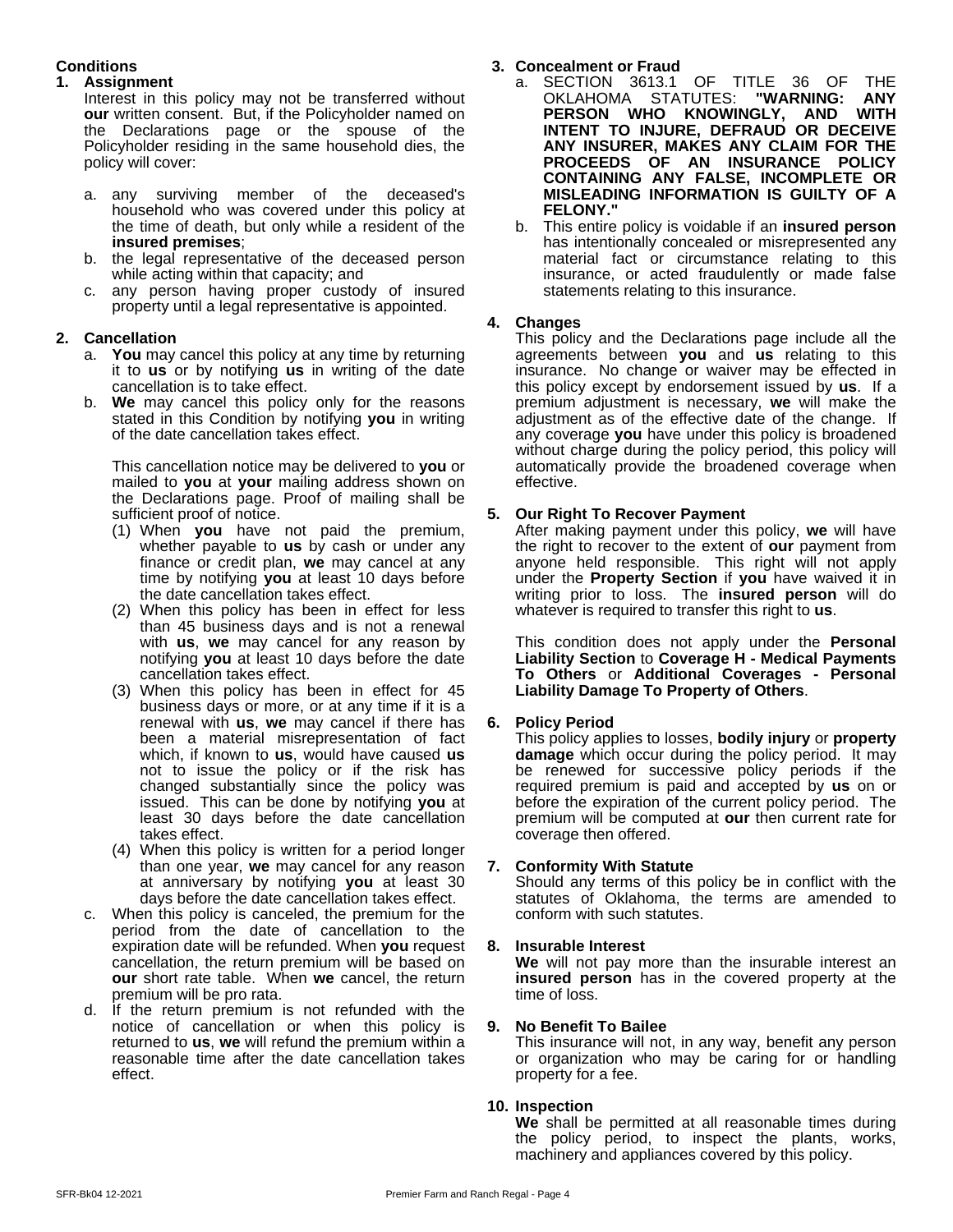This Section, combined with the **General Section**, the **Farm Property Section** and the **Coverage Part**, provides the property coverage **you** selected, as identified on the Declarations page.

This Section includes:

Dwelling - Coverage A, Other Structures - Coverage B, Personal Property - Coverage C, Exclusions, Special Limits on Certain Property, Additional Living Expenses and Loss of Rents - Coverage D, Additional Coverages, Deductible, and Property Conditions.

#### **Dwelling - Coverage A**

**We** cover:

- 1. **your** dwelling, including structures attached to it, at the **residence premises**. The dwelling must be used principally as a private residence; and
- 2. construction material at the **residence premises** for use in connection with **your** dwelling.

#### **Other Structures - Coverage B**

**We** cover:

- 1. other structures at the **residence premises** which are within 100 feet of the dwelling insured under **Dwelling - Coverage A**, and
	- a. not attached to the dwelling, or
	- b. connected to the dwelling by only a utility line, fence or similar connection;
- 2. fences, driveways, sidewalks and other permanently installed outdoor fixtures at the **residence premises** that are within 100 feet of the dwelling insured under **Dwelling - Coverage A**; and
- 3. construction material at the **residence premises** for use in connection with the other structures listed in 1 above.

**We** do not cover loss to structures used to any extent for **business** or **farming** purposes.

#### **Personal Property - Coverage C**

**We** cover personal property owned or used by an **insured person** anywhere in the world. Any personal property, which is usually at a residence other than the **residence premises**, is covered for up to 10% of the **Personal Property - Coverage C** limit, but not less than \$1,000. This limitation does not apply to personal property in a newly acquired principal residence for the first 30 days after **you** begin to move there.

If **you** ask **us**, **we** will cover personal property owned by others while it is on the part of the **residence premises** occupied by an **insured person**. Also, if **you** ask **us**, **we** will cover personal property of a houseguest or **residence employee** in any residence of an **insured person**.

#### **We** do not cover:

- 1. farm personal property;
- 2. animals, birds or fish;
- 3. land motor vehicles and their parts, equipment and accessories. **We** do provide coverage if the land motor vehicle is not subject to motor vehicle registration and it is used exclusively to service the **residence premises**;
- 4. all-terrain vehicles (ATV's), utility vehicles (UTV's), recreational off-road vehicles, or vehicles with less than 4 wheels, and their parts, equipment and accessories;
- 5. aircraft and their tires, parts, equipment and accessories;
- **Property Section I** 6. property of roomers and boarders not related to an **insured person**, or property of tenants;
	- property rented or held for rental to others by an **insured person**, or property furnished to or held as furnishings for **farm employees**. But, **we** do cover that property while on the part of the **residence premises** used exclusively by an **insured person** or roomers and boarders;
	- 8. property in that part of the **residence premises** rented or held for rental to others (except roomers or boarders) by an **insured person**;
	- 9. radios, tape players and other devices for the recording, reproduction, receiving or transmitting of sound or pictures which may be operated by power from the electrical system of a land motorized vehicle while in or upon that vehicle. Accessories to these devices, including antennas, tapes and records are not covered while in or upon a land motorized vehicle;
	- 10. property specifically described and insured by this or any other insurance;
	- 11. farm operations records expenses;
	- 12. **cannabis**, or
	- 13. loss, damage, cost or expense directly or indirectly caused by, resulting from, or arising out of a **cyber event**. Such loss, damage, cost or expense is excluded regardless of any other cause or event that contributes concurrently or in any sequence to the loss.

#### **Special Limits on Certain Property**

Special limits apply to the following groups of personal property. These limits do not increase the amount of insurance under **Personal Property - Coverage C**. The limit of insurance for each group is the maximum **we** will pay for any one **occurrence** for all property included in the group.

#### **Limit of Insurance Personal Property Group**

- 1. \$500 Money, bank notes, bullion, coins and medals and other numismatic property, and precious metals including platinum, gold and silver, but not goldware or silverware.
- 2. \$1,000 Securities, accounts, deeds, evidence of debt, letters of credit, notes other than bank notes, passports, manuscripts, tickets, stamps and other philatelic property.
- 3. \$1,000 Cemetery markers, headstones and urns.
- 4. \$1,000 Watercraft, including their **trailers**, furnishings, equipment and outboard motors.
- 5. \$1,000 **Trailers** not used to tow watercraft.
- 6. \$2,500 Theft of jewelry, watches, precious and semiprecious stones and furs, including any article containing fur which represents its principal value.
- 7. \$2,500 Theft of guns.
- 8. \$2,500 Theft of silverware, goldware and pewterware.
- 9. \$5,000 Electronic data processing equipment and the recording or storage media used with that equipment, whether or not it is **business** property, while used principally on the **residence premises**.
- Property used or intended for use in a **business**, not including electronic data processing equipment or the recording or storage media used with that equipment.
- 11. \$10,000Land motorized vehicles.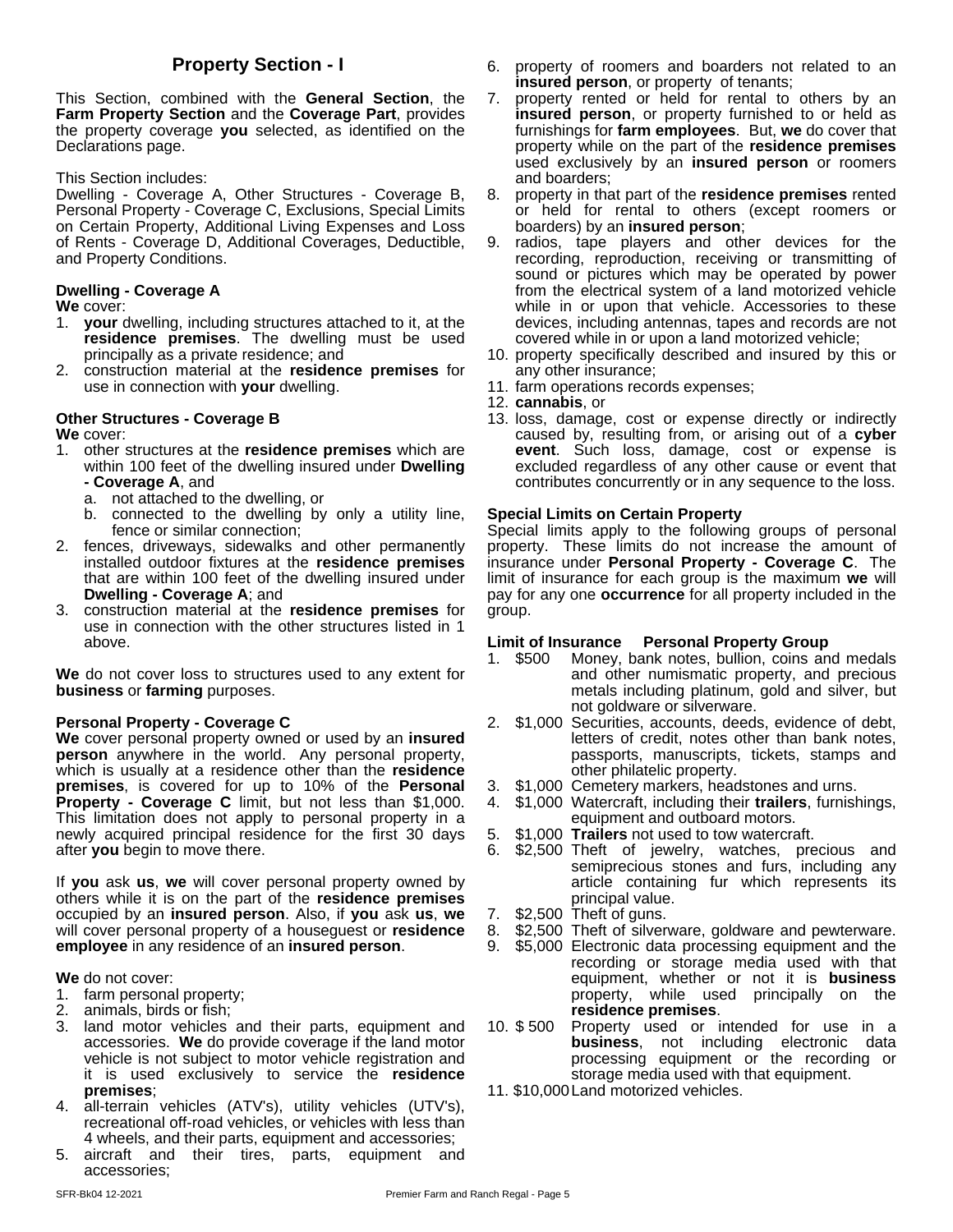#### **Additional Living Expense and Loss Of Rents - Coverage D**

If a covered loss makes **your residence premises** uninhabitable, **we** will pay, at **your** option either:

- 1. the reasonable increase in **your** living expenses necessary to maintain **your** normal standard of living while **you** live elsewhere; or
- 2. the fair rental value of the part of the **residence premises** where **you** reside, less any charges and expenses which do not continue while the **residence premises** is uninhabitable.

**We** will pay for the shortest time needed:

- 1. to repair or replace the damaged property; or
- 2. for **you** to permanently relocate.

**We** will also pay for **your** loss of normal rents resulting from a covered loss while the rented part of a **residence premises** is uninhabitable, less charges and expenses which do not continue during that time. **We** will pay this loss of normal rents only for the shortest time needed to make the rented part habitable.

If damage caused by a peril we insure against occurs at a neighboring premises, **we** will pay reasonable additional living expenses and loss of normal rents for up to two weeks should civil authorities prohibit occupancy of the **residence premises**.

These periods of time will not be shortened by the expiration of this policy.

**We** will not pay for loss or expense due to the cancellation of a lease or agreement.

No deductible will apply to these coverages.

#### **Additional Coverages**

#### **1. Debris Removal**

**We** will pay reasonable expenses **you** incur to remove debris of covered property following a loss from a peril **we** insure against.

If the cost to repair or replace that property, plus the cost of its debris removal, is more than the applicable limit of liability for the property, **we** will pay up to an additional 5% of the limit of liability shown on the Declarations page for the property.

**We** will also pay up to \$500 in the aggregate for any one loss for reasonable expenses incurred by **you** in removing any fallen trees from the **residence premises** if:

- a. the trees damage covered property within 100 feet of the dwelling insured under**Dwelling - Coverage A**;
- b. the falling of the trees is caused by any peril **we** insure against; and
- c. this coverage is not provided elsewhere in this policy.

#### **2. Fire Department Service Charges**

**We** will pay up to \$500 for **your** liability under an agreement for service charges made by a fire department when called to protect **your** covered property from a peril **we** insure against.

Payments are in addition to the amount of insurance applying to the loss.

No deductible applies to this coverage.

#### **3.Credit Card, Charge Plate, Fund Transfer Card, Check Forgery and Counterfeit Money Coverages a. Credit Card, Charge Plate and Fund Transfer**

**Card Coverage** If an **insured person** is legally required to pay for the unauthorized use of a credit card or charge plate issued to the **insured person**, **we** will cover the loss.

**We** will also pay for loss which results from unauthorized use of a fund transfer card issued to an **insured person**. A fund transfer card is one used for deposit, withdrawal or transfer of funds.

But **we** will not cover use of the credit card, charge plate or fund transfer card by a resident of **your** household. **We** also will not cover use by someone to whom an **insured person** has given the card or plate. **We** will not cover any use unless the **insured person** has met all the terms under which the card or plate was issued.

#### **b. Check Forgery Coverage**

**We** coverloss to an **insured person** caused by forgery or alteration of a check. This includes all negotiable instruments.

#### **c. Counterfeit Money Coverage**

**We** coverloss sustained by an **insured person** through acceptance in good faith of counterfeit United States or Canadian paper currency.

**We** will not pay more than \$1,000 for any one **occurrence** involving one or more of these coverages.

**We** do not cover any loss that arises from **business** pursuits or dishonesty of the **insured person**.

No deductible applies to these coverages.

If a claim is made or suit is brought against the **insured person** for liability under the Credit Card, Charge Plate or Fund Transfer Card Coverage, **we** will defend the **insured person**. **We** will use **our** lawyers and bear the expense.

**We** may at **our** option and at **our** expense, defend the **insured person** or that person's bank against a suit to enforce payment under the Check Forgery Coverage.

**We** may investigate any claim or settle any suit as **we** think appropriate. **We** will not defend after **we** have paid an amount equal to the limit of **our** liability.

#### **4. Emergency Removal of Property**

**We** will pay for property damaged in any way being removed or while removed from a premises because of danger from a peril **we** insure against.

Coverage is limited to a 30 day period from date of removal. Payments will not increase the amount of insurance applying to the covered property.

#### **5. Necessary Repairs After Loss**

**We** will pay the reasonable cost of necessary repairs made solely to protect covered property from additional damage following a loss from a peril **we** insure against. Payments will not increase the amount of insurance applying to the covered property.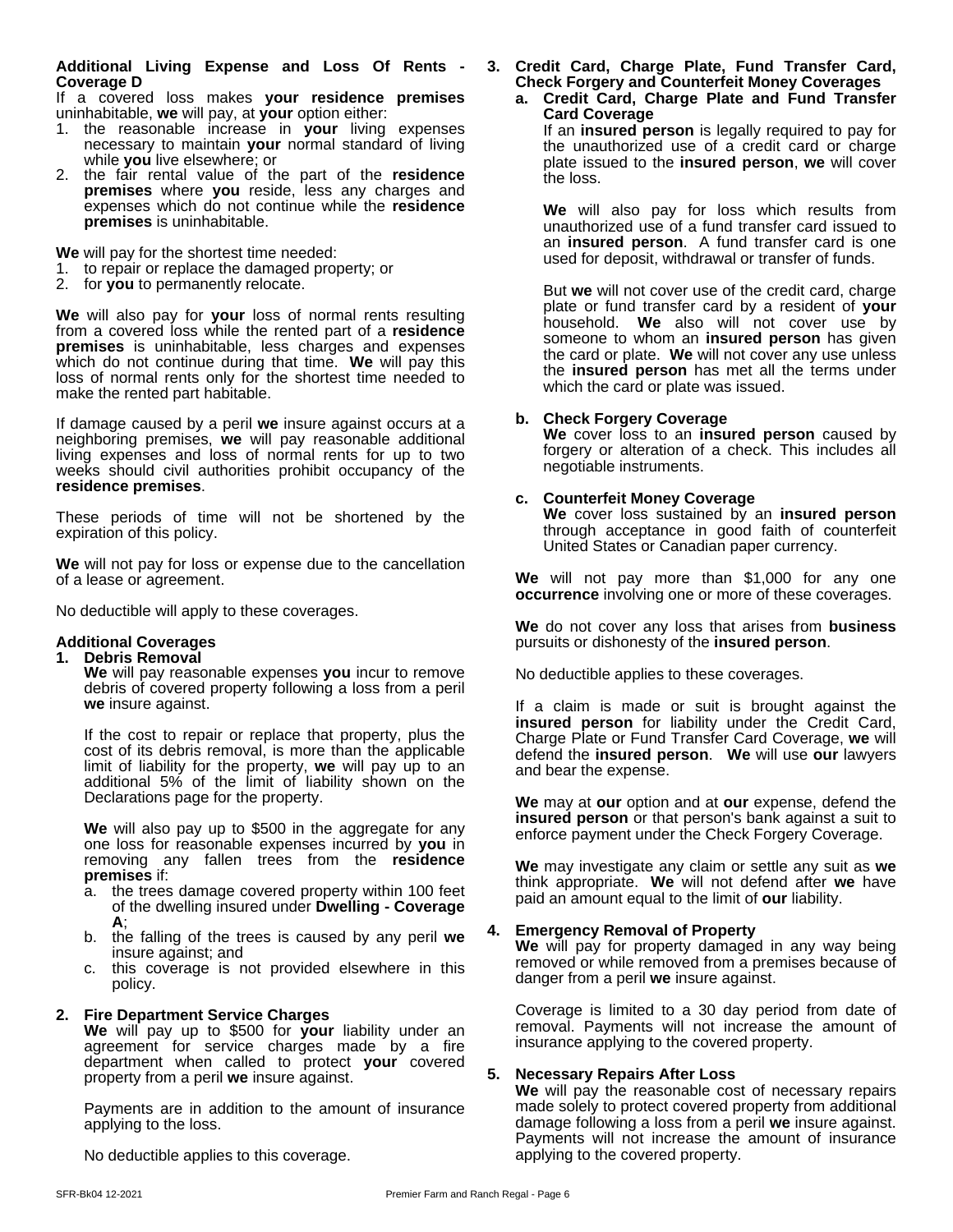#### **6. Trees, Shrubs, Plants and Lawns**

**We** will pay up to 5% of the **Coverage A - Dwelling** limit of liability shown on the Declarations page, for loss at the **residence premises** to trees, shrubs, plants, and lawns.

Coverage applies to loss caused by the following perils **we** insure against: Fire or Lightning, Explosion, Riot or Civil Commotion, Aircraft, Vehicles not owned or operated by an occupant of the **residence premises**, Vandalism or Malicious Mischief or Theft. Payments are in addition to the amount of insurance applying to Dwelling Coverage.

**We** will not pay for:

- a. more than \$500 on any one tree, shrub or plant;
- b. trees, shrubs, plants or lawns grown for **business** or **farming** purposes; or
- c. trees, shrubs, plants or lawns located more than 100 feet from the dwelling insured under**Dwelling - Coverage A**.

#### **7. Refrigerated Products**

**We** cover **your** contents in deep freeze or refrigerated units on the **residence premises** for direct physical loss from mechanical breakdown or power failure, if **you** use all reasonable means to protect these contents immediately upon learning of the breakdown or failure. **We** pay the cost to replace the property as of the time of loss up to \$250 limit of liability, and this is the total limit for each loss.

No deductible applies to this coverage.

#### **8. Land**

**We** will pay up to \$10,000 for cost required to replace, rebuild, stabilize or otherwise restore the land necessary to support the insured dwelling or other structures sustaining a covered loss. This may increase the limit of liability applying to the property.

#### **9. Arson or Theft Reward**

**We** will pay \$1,000 for information which leads to an arson or theft conviction in connection with a loss covered by this policy. Regardless of the number of persons providing information, **our** limit shall not be increased.

#### **10. Ordinance or Law**

- a. **We** will pay up to 10% of the **Coverage A – Dwelling** limit of liability shown on the Declarations page, for the total increased costs **you** incur because of the enforcement of any ordinance or law which requires or regulates:
	- (1) the construction, repair, or demolition of that part of a covered building or other structure damaged by a peril **we** insure against;
	- (2) the construction, repair, or demolition of the undamaged part of a covered building or other structure, if that building or other structure must be totally demolished because of damage by a peril we insure against to another part of that covered building or other structure; and
	- (3) the demolition or replacement of the portion of the undamaged part of a covered building or other structure, necessary to complete the construction, repair, or demolition of that part of the covered building or other structure damaged by a peril **we** insure against.
- b. **We** do not cover:
	- (1) the loss in value to any covered building or other structure due to the requirements of any ordinance or law;
	- (2) the costs to comply with any ordinance or law, which requires any **insured person** or others to test for, monitor, clean up, remove, contain, treat, detoxify, neutralize, or in any way respond to or assess the effects of, pollutants or contaminants; or
	- (3) increased costs **you** incur due to any ordinance or law which goes into effect after a covered loss occurs.

#### **Deductible**

- 1. For each **occurrence**, one deductible amount, as shown on the Declarations Page, will be deducted from the amount paid for the loss. The Loss by Windstorm/Hail deductible amount shown on the Declarations Page will be deducted from the amount paid for loss caused by windstorm or hail, and the All Other Property Losses deductible amount shown on the Declarations Page will be deducted from the amount paid for loss caused by anything other than windstorm or hail.
- 2. For loss caused by windstorm or hail, which includes **property damage** covered under **Scheduled Farm Personal Property - Coverage E1**, **Unscheduled Farm Personal Property - Coverage E2**, or **Farm Building and Structures - Coverage F**, but does not include **property damage** covered under **Dwelling - Coverage A**, the amount of the deductible will not exceed the All Other Property Losses deductible amount shown on the Declarations Page. However, the Losses By Windstorm/Hail deductible shown on the Declarations Page will be applied if the **Dwelling - Coverage A** limit shown on the Declarations Page is less than:
	- a. The coverage limit shown on the Declarations Page for any item of the loss covered under **Scheduled Farm Personal Property- Coverage E1**;
	- b. The total actual cash value of all items of the loss under **Unscheduled Farm Personal Property - Coverage E2**; or
	- c. The coverage limit shown on the Declarations Page for any item of the loss covered under**Farm Buildings and Structures- Coverage F**.
- 3. If multiple coverages with different deductible amounts are available as the result of a single **occurrence**, the highest deductible amount will be subtracted from the amount paid for the loss.

#### **Property Conditions**

These Conditions are in addition to those shown in the **General Section**.

#### **1. Loss To A Pair or Set**

**We** may repair or replace any part of the pair or set to restore it to its value before the loss, or **we** may pay the difference between the actual cash value of the property before and after the loss.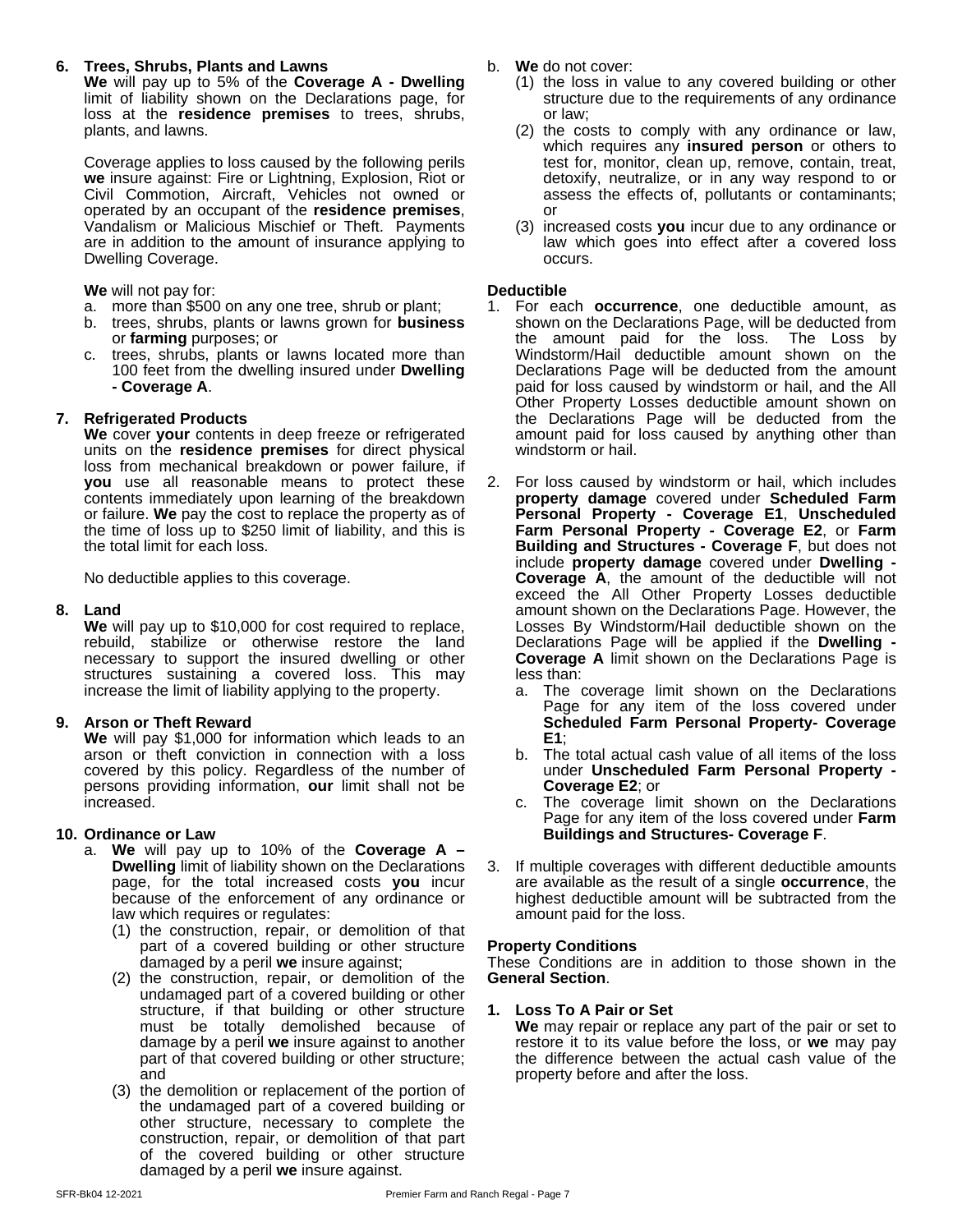#### **2. Our Payment of Loss**

**We** will adjust any loss with **you**, and pay **you** unless another payee is named on the Declarations page.**We** will pay within 60 days after **we** receive **your** proof of 3.<br>loss and the amount of loss is finally determined by 4. loss and the amount of loss is finally determined by  $4$ .<br>agreement between **you** and **us** a court judgment or  $5$ . agreement between **you** and **us**, a court judgment or an appraisal award.

#### **3. Mortgagee**

A loss shall be payable to any mortgagee named in the Declarations, to the extent of their interests and in the order of precedence. Mortgagee includes a trustee under a trust deed or a contract seller under a land contract.

#### **Our Duties**

**We** will:

- a. protect the mortgagee's interests in the insured building; and
- b. give the mortgagee 10 days notice before canceling this policy.

#### **Mortgagee's Duties**

The mortgagee will:

- a. furnish proof of loss within 60 days if the **insured person** fails to do so;
- b. pay upon demand any premium due if the **insured person** fails to do so;
- c. notify **us** of any change of ownership or occupancy or any increase in hazard of which the mortgagee 2. has knowledge;
- d. give **us** the right of recovery against any party liable for loss; but giving **us** this right will not impair the right of the mortgagee to recover the full amount of the mortgagee's claim; and
- e. after a loss, permit **us** to satisfy the mortgagee requirement and receive full transfer of the mortgage.

#### **4. Inflation Protection Coverage**

The Limits of Liability shown on the Declarations page for **Dwelling – Coverage A**, **Other Structures – Coverage B**, **Personal Property – Coverage C** and **Additional Living Expense and Loss of Rents – Coverage D** may be increased at the end of each 12 month period after the effective date of the policy. The appropriate premium for these increased limits will be shown on the Declarations page.

#### **Farm Property Section**

This Section, combined with the **General Section**, the **Personal Property Section** and the Coverage Part, provides the property coverage **you** selected, as identified on the Declarations page.

This Section includes **Scheduled Farm Personal Property - Coverage E1**, **Unscheduled Farm Personal Property - Coverage E2**, **Farm Buildings and Structures - Coverage F**.

#### **Scheduled Farm Personal Property - Coverage E1**

**We** cover the following types of Scheduled Farm Personal Property for which an amount of insurance is shown on the Declarations Page:

**Grain**. **We** cover:

- grain;
- threshed seeds or beans;
- silage;
- ground feed; and
- 5. manufactured and compounded stock foods, if in buildings, structures, sacks, wagons or trucks. Grain in stacks, shocks, swaths or piles in the open is covered only against loss by fire. **We** do not cover grain under Government Loan.

**Hay in Buildings. We** cover hay, straw, and fodder, in buildings or structures.

Hay in the Open. We cover hay, straw, and fodder, in stacks, windrows, and bales, only while in the open, and only against loss by fire.

One stack means hay, straw, or fodder, in one area separated by a clear space of 100 feet or more from any other hay, straw, or fodder, in the open.

**You** may apply 10% of the amount of insurance set for grain, hay in buildings, and hay in the open, to cover grain, hay in buildings, and hay in the open, while away from the **insured premises** but within 100 miles of the **residence premises**. But **we** will not cover these items while:

- 1. stored or being processed in manufacturing plants, public elevators, warehouses, seed houses, or drying plants;
- 2. in transit by common carrier; or
- 3. in public sales barns and yards.

**Tools, Supplies and Equipment. We** cover tools, supplies and equipment used in operating the farm. **We** will pay no more than \$2,500 for any one item.

**We** do not cover:

- 1. property specifically described and insured by this or any other insurance;
- 2. brooders, fences, windmills and wind chargers and their towers;
- 3. land motorized vehicles and their parts, equipment and accessories;
- 4. watercraft and their parts, equipment and accessories;
- 5. aircraft, and their tires, parts, equipment and accessories;
- 6. threshing machines, tractors, combines, corn pickers, hay balers, harvesters, peanut diggers, potato diggers and pickers, cotton pickers, crop driers, sawmill equipment, irrigation motors, pumps and equipment;
- 7. manufactured fuels and their containers;
- 8. bulk milk tanks, bulk feed tanks, barn cleaner, pasteurizers, boilers or any permanent fixtures attached to or within a building; or
- 9. portable buildings and portable structures.

#### **Specifically Insured Machinery**

Items of machinery, vehicles and equipment for which an amount of insurance is specifically set are covered within 100 miles of the **residence premises**.

**We** do not cover land motor vehicles subject to motor vehicle registration and their parts, equipment and accessories.

**We** do not cover all-terrain vehicles (ATV's), utility vehicles (UTV's), recreational off-road vehicles, or vehicles with less than 4 wheels, and their parts, equipment and accessories.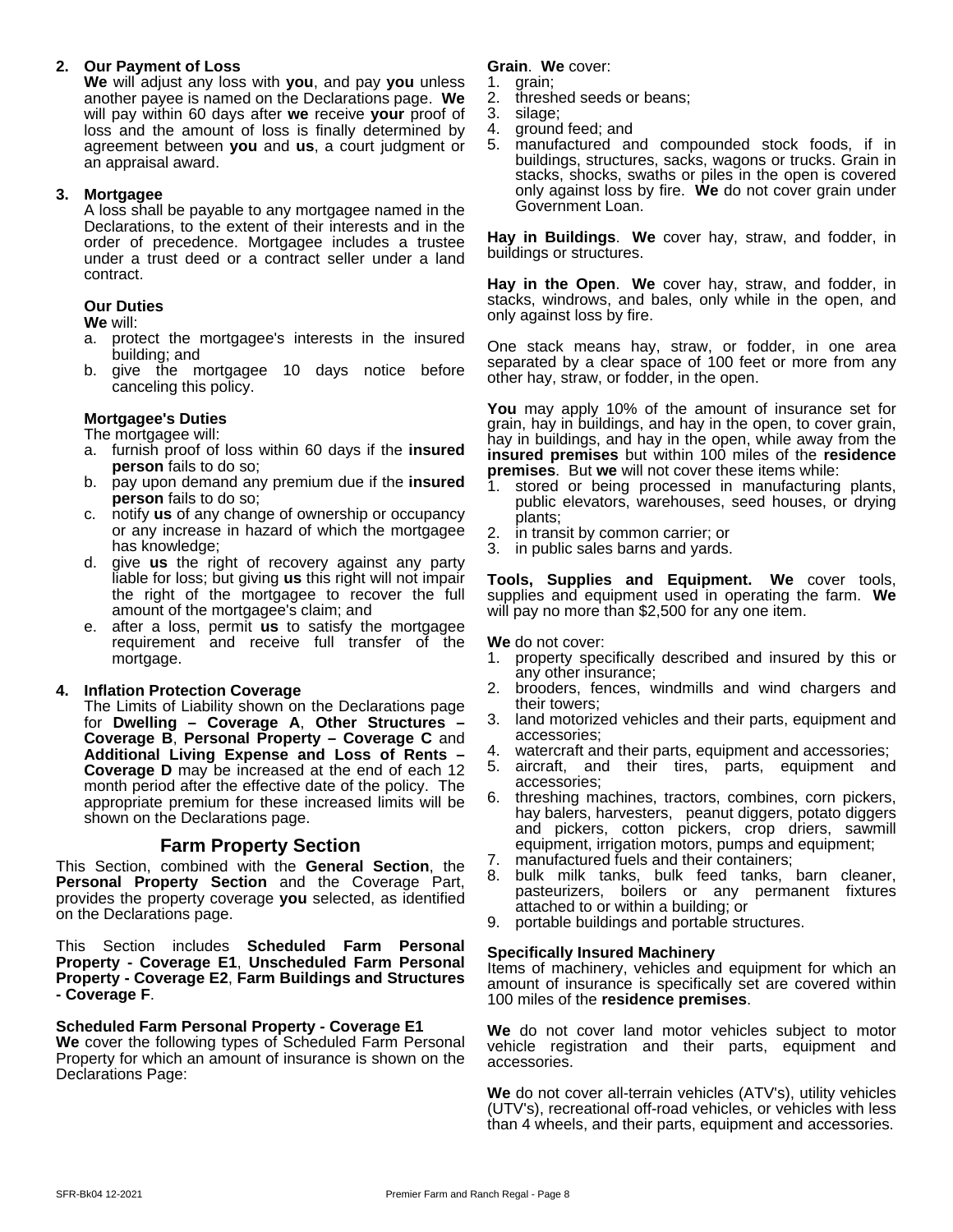**We** cover replacements for specifically insured machinery for no more than the smaller of:

- 1. the amount of insurance specified for the replaced item; or
- 2. actual cash value.

Within 30 days after acquiring the replacement, **you** must notify **us**, giving a full description and paying any additional premium. If this is not done, the amount of insurance for the replaced item applies.

**Newly Acquired or Borrowed Farm Machinery, Vehicles and Equipment.** If the Declarations Page lists scheduled items of farm machinery, vehicles or equipment for which an amount of insurance is specifically set and a premium charged under **Scheduled Farm Personal Property - Coverage E1**, **we** will cover newly acquired or borrowed farm machinery, vehicles or equipment. **We** will pay no more than \$20,000 for all newly acquired or borrowed farm machinery, vehicles and equipment.

Within 30 days of acquisition of any newly acquired farm machinery, vehicles and equipment, **you** must notify **us**, giving a full description and paying any additional premium. If this is not done, coverage for the newly acquired farm machinery, vehicles and equipment ceases.

**We** do not cover newly acquired or borrowed:

- 1. brooders, fences, windmills and wind chargers and their towers;
- 2. land motor vehicles subject to motor vehicle registration and their parts, equipment and accessories;
- 3. all-terrain vehicles (ATV's), utility vehicles (UTV's), recreational off-road vehicles, or vehicles with less than 4 wheels, and their parts, equipment and accessories;
- 4. watercraft and their parts, equipment and accessories;
- 5. aircraft, and their tires, parts, equipment and accessories;
- 6. threshing machines, crop driers and sawmill equipment;
- 7. manufactured fuels and their containers; or
- 8. replacements for farm machinery, vehicles and equipment specifically described.

**Livestock**. Insurance for covered livestock applies on and off the **insured premises**. But, it does not apply to livestock while in transit by common carrier, or in slaughterhouses, packing plants, public stockyards, public sales barns, and public sales yards.

**We** will pay no more than the smallest of the following for any one animal:

- 1. 120% of the average value per head of livestock. This average value is the amount of insurance for the class of livestock divided by the number of head of that class owned by an **insured person** at the time of loss (In applying this clause, each horse, mule or head of cattle under one year of age shall be counted as one-half head); or
- 2. the actual cash value of the destroyed or damaged animal.

**We** do not cover loss to livestock caused by:

- 1. running into streams or ditches;
- 2. running against fences or other objects;
- 3. smothering;
- 4. fright;
- 5. freezing;
- 6. gunshot; or
- 7. drowning.

**Farm Operations Records Expenses. We cover books** of account, manuscripts, abstracts, drawings, card index systems and other records. **We** also cover the cost incurred for copying such records. But, in the case of electronic data processing materials, **we** will pay only the cost of unexposed or blank film, tape, disc, drum, cell or other magnetic or storage media. And, **we** do not cover computer software programs which are used to operate farm machinery or equipment.

**Portable Buildings and Portable Structures**. **We** cover portable buildings and structures owned by an **insured person**. **We** will pay no more for each damaged portable building or structure than the following:

The stated amount of insurance multiplied by the ratio of the value of such building or structure to the total value of all portable buildings and structures owned by **you** at the time of loss.

**Irrigation Equipment**. **We** cover irrigation equipment which consists of motors, pumps, and pipes.

#### **Property Not Covered**

Under **Scheduled Farm Personal Property - Coverage E1**, **we** do not cover loss to:

- 1. growing crops and stubble;
- 2. radios, tape players and other devices for the recording, reproduction, receiving or transmitting of sound or pictures which may be operated by power from the electrical system of a land motorized vehicle while in or upon that vehicle. However, **we** do cover loss to such devices for which an amount of insurance is shown on the Declarations Page. Accessories to these devices, including antennas, tapes and records are not covered while in or upon a land motorized vehicle. This exclusion does not apply to GPS units, crop monitors, or autosteer systems;
- 3. contents of a rice warehouse, rice drying house, cotton gin building, part of a cotton gin plant, or located on gin premises, or machinery, vehicles or implements that are part of these operations;
- 4. poultry:
- 5. **cannabis**; or
- loss, damage, cost or expense directly or indirectly caused by, resulting from, or arising out of a **cyber event**. Such loss, damage, cost or expense is excluded regardless of any other cause or event that contributes concurrently or in any sequence to the loss.

#### **Unscheduled Farm Personal Property - Coverage E2**

We cover farm personal property usual and incidental to the operation of a farm while on the **insured premises** if such property is:

- 1. owned by an **insured person**;
- 2. leased or rented to an **insured person** for **farming** purposes; and
- 3. farm machinery while borrowed by the **insured person** or his or her employees for **farming** purposes.

**We** also cover the following property elsewhere:

1. farm implements, machinery and vehicles, not otherwise excluded, while within 100 miles of the **residence premises**; and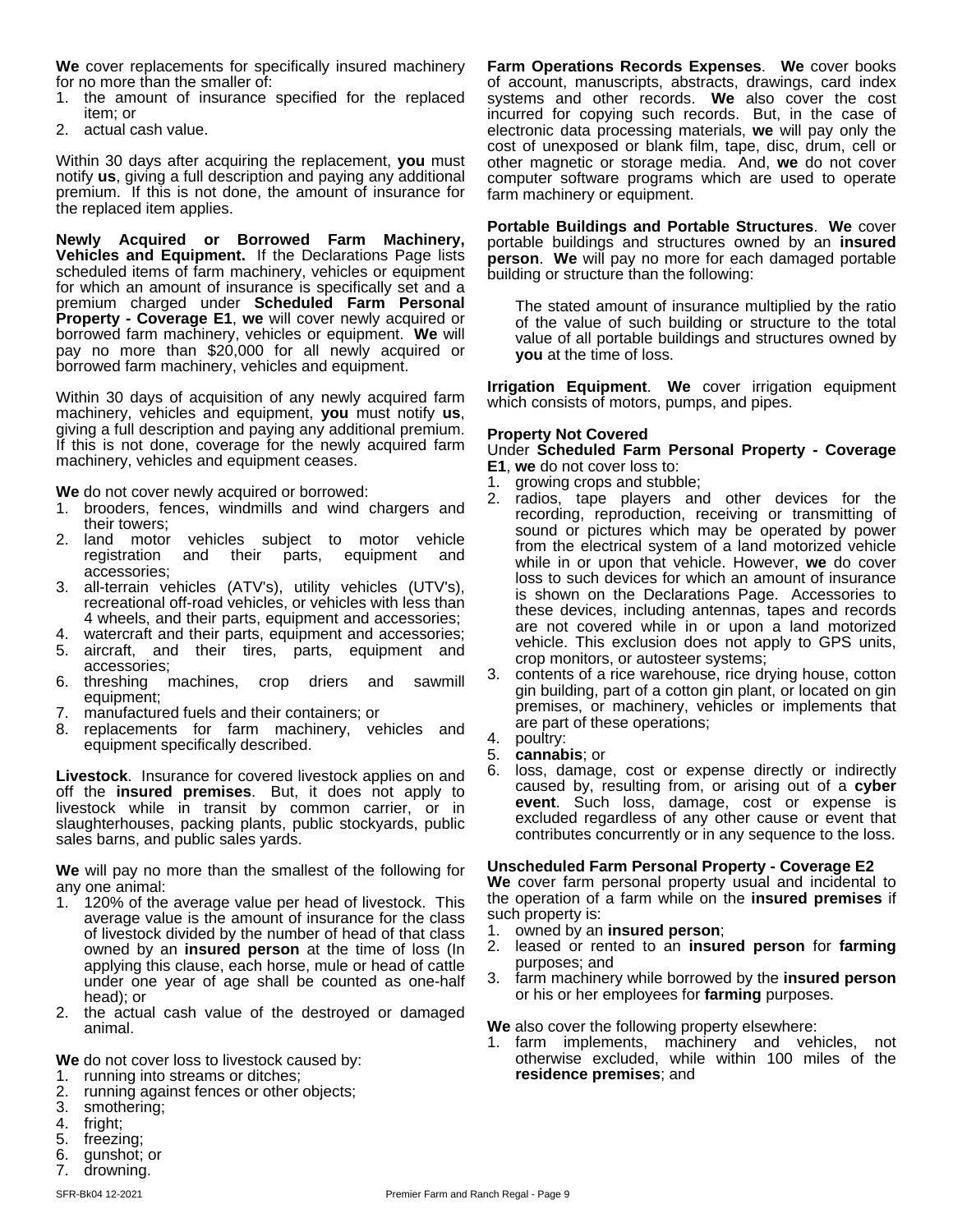2. grain, threshed seeds, threshed beans, hay, straw, fodder, silage, ground feed and manufactured and compounded stock foods, except while stored or being processed in public elevators or warehouses, seed houses, drying plants or manufacturing plants.

**We** will not pay more than:

- \$20,000 for farm machinery while borrowed by the **insured person** or his or her employees for **farming** purposes; or
- 2. \$1,000 for manufactured fuels and their containers.

**Property Not Covered**<br>Under Unscheduled Farm Personal Under **Unscheduled Farm Personal Property - Coverage E2**, **we** do not cover loss to:

1. animals;

- 2. tobacco, cotton, vegetable, root crops, bulbs and fruit;
- 3. nursery stock;
- 4. contents of chicken fryer or broiler houses, laying houses, poultry brooder houses, duck or turkey houses, except when the total number of fowl on the farm is less than 100 on the day of loss;
- 5. land motorized vehicles subject to motor vehicle registration and their parts, equipment and accessories;
- 6. all-terrain vehicles (ATV's), utility vehicles (UTV's), recreational off-road vehicles, or vehicles with less than 4 wheels, and their parts, equipment and accessories;
- 7. aircraft, and their tires, parts, equipment and accessories;
- 8. watercraft and their parts, equipment and accessories;
- fences, windmills and wind chargers and their towers;
- 10. bulk milk tanks, bulk feed tanks, barn cleaners, pasteurizers, boilers and permanent fixtures attached to or within a building;
- 11. portable buildings and portable structures;
- 12. radios, tape players and other devices for the recording, reproduction, receiving or transmitting of sound or pictures which may be operated by power from the electrical system of a land motorized vehicle while in or upon that vehicle. Accessories to these devices, including antennas, tapes and records are not covered while in or upon a land motorized vehicle. This exclusion does not apply to GPS units, crop monitors, or autosteer systems;
- 13. sawmill equipment;
- 14. irrigation equipment;
- 15. outdoor radio and television equipment;
- 16. property specifically described and insured by this or any other insurance;
- 17. **cannabis**; or
- 18. loss, damage, cost or expense directly or indirectly caused by, resulting from, or arising out of a **cyber event**. Such loss, damage, cost or expense is excluded regardless of any other cause or event that contributes concurrently or in any sequence to the loss.

#### **Grain & Hay in the Open**

**We** cover the following only against loss by fire:

- 1. grain in stacks, swaths, or piles, in the open, or
- 2. hay, straw, and fodder, in stacks, windrows, and bales, in the open.

**We** will pay no more than \$15,000 for any one stack of hay, straw, or fodder. One stack means hay, straw, or fodder, in one area separated by a clear space of 100 feet or more from any other hay, straw, or fodder, in the open.

**We** will pay no more under this provision than 20% of the limit of liability that applies to **Unscheduled Farm Personal Property - Coverage E2**.

#### **Coinsurance Clause**

**You** must maintain insurance for at least 80% of the actual cash value of all covered farm personal property. If **you** fail to do this, **we** will pay the percentage of loss determined by dividing the amount of insurance carried by the amount **you** should have carried. The amount payable is subject to any applicable deductible.

If **you** have a loss, **you** must furnish **us** with an inventory of all farm personal property so **we** can establish the actual cash value referred to in the above paragraph. If **your** loss is both less than \$10,000 and less than 20% of the total amount of insurance applicable to farm personal property at the time such loss occurs, **we** may elect to waive the inventory requirement. This waiver does not change **your** obligation to maintain an amount of insurance referred to in this clause.

The following provision applies in the event of loss of or damage to machinery or equipment within 30 days after the purchase of additional or replacement machinery or equipment:

If the Limit of Insurance actually carried becomes inadequate due to the purchase of additional or replacement machinery or equipment, then, up to \$50,000 of the value of the newly purchased machinery or equipment will be omitted in determining the required Limit of Insurance.

#### **Farm Buildings and Structures - Coverage F**

The following provisions apply to farm buildings and structures for which an amount of insurance is shown on the Declarations Page:

**Farm Barns, Buildings and Structures**. Coverage also applies to their attached sheds and permanent fixtures and construction materials on the **insured premises** for use in connection with the barns, buildings or structures. Coverage does not apply to attached or unattached silos.

**Additional Farm Dwellings**. Coverage also applies to construction materials for use in connection with the dwellings.

**Fences**. Coverage applies to fences, corrals, pens, chutes and feed racks on the i**nsured premises**. Coverage does not apply to field or pasture fences.

**Private Power and Light Poles**. Coverage also applies to outdoor wiring and attachments. Attachments include switch boxes, fuse boxes and other electrical equipment mounted on the poles.

**Portable Buildings and Portable Structures**. **We** will pay no more for each damaged portable building or structure than the following:

The stated amount of insurance multiplied by the ratio of the value of such building or structure to the total value of all portable buildings and structures owned by **you** at the time of loss.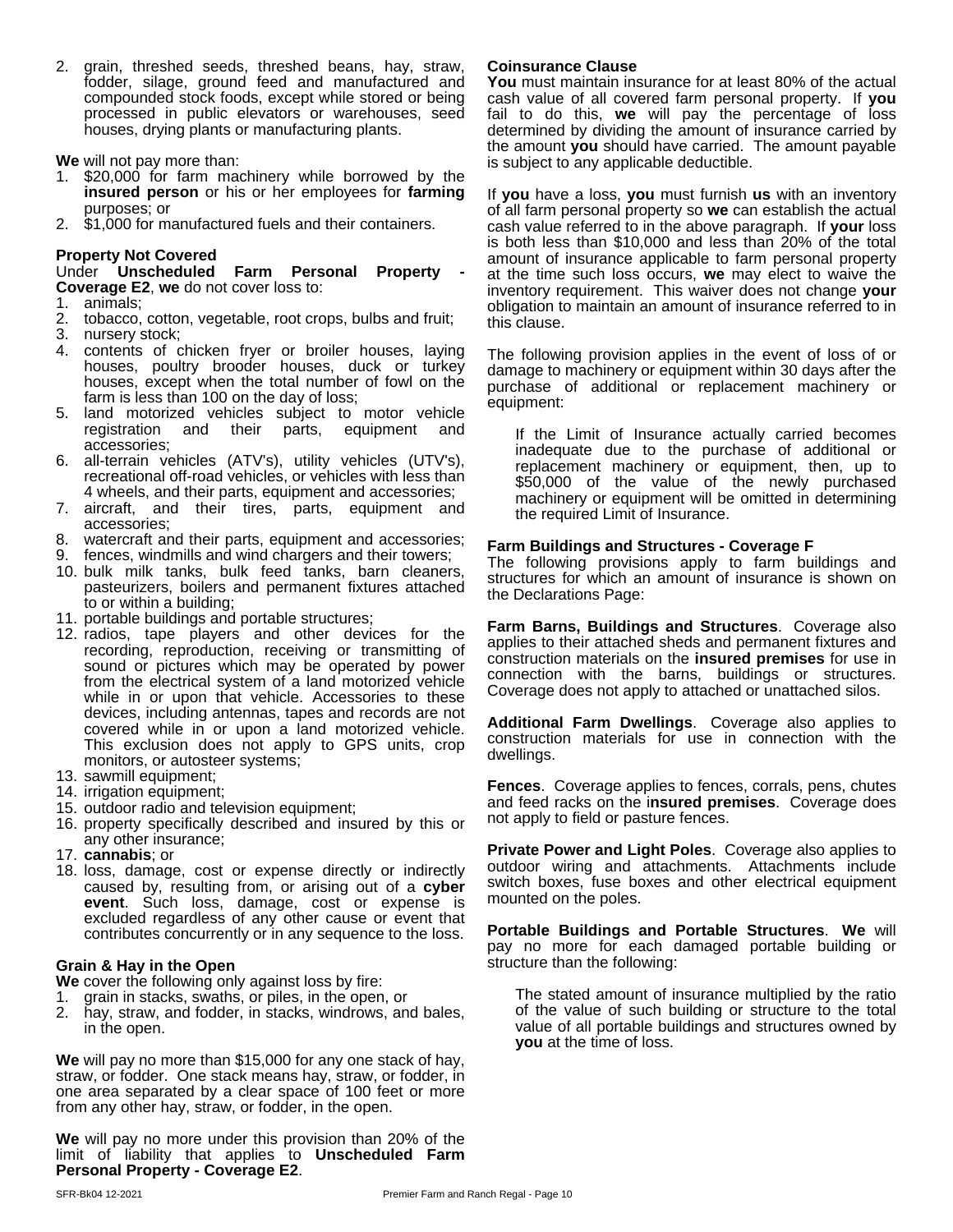### **Regal Coverage Part**

This Coverage part, combined with the **General Section**, the **Property Section** and the **Farm Property Section**, provides the property coverages you selected, as identified on the Declarations page.

This Coverage part includes:

Perils We Insure Against, Exclusions, and How Losses are Settled.

#### **Perils We Insure Against**

**We** cover direct physical loss to property covered under **Dwelling - Coverage A** and **Other Structures - Coverage B** except for losses excluded in this Section.

**We** cover direct physical loss to property covered under **Personal Property - Coverage C** caused by Perils 1 thru 18, except Peril 11.

**We** cover direct physical loss to property covered under **Scheduled Farm Personal Property - Coverage E1** and **Unscheduled Farm Personal Property - Coverage E2** caused by Perils 1 through 11.

**We** cover direct physical loss to property covered under **Farm Buildings and Structures - Coverage F** caused by Perils 1 through 10.

#### 1. **Fire or Lightning**

#### 2. **Windstorm or Hail**

- This does not include loss:
- a. caused directly or indirectly by frost, cold weather, ice, snow or sleet whether driven by wind or not.
- b. to the interior of any building, or property within, caused by rain, snow, sand, sleet or dust unless the building is first damaged by the direct force of wind or hail, creating an opening through which the rain, snow, sand, sleet or dust enters.
- c. to watercraft and their **trailers**, furnishings, equipment and motors unless inside a fully enclosed building.

#### 3. **Explosion**

- 4. **Riot or Civil Commotion**, including direct physical loss from pillage and looting during and at the site of the riot or civil commotion.
- 5. **Aircraft**, including self propelled missiles and spacecraft.

#### 6. **Vehicles**

This peril does not apply to loss caused by vehicles, farm machinery and equipment to

- a. fences, driveways and walks, if the vehicles, farm machinery or equipment are owned or operated by an occupant of the **residence premises**; or
- b. property insured under **Scheduled Farm Personal Property - Coverage E1, Unscheduled Farm Personal Property - Coverage E2, and Farm Buildings And Structures - Coverage F**.
- 7. **Smoke**, if the loss is sudden and accidental. This peril does not apply to loss caused by smoke from agricultural smudging or industrial operations.

#### 8. **Vandalism or Malicious Mischief**

- 9. **Breakage of Glass** or safety glazing materials, which is part of the building. We will not pay for loss at any **residence premises** if it has been vacant for more than 30 consecutive days immediately preceding the loss. A building under construction is not considered to be vacant. If law requires broken or damaged glass to be replaced with safety glazing materials, **we** will pay that cost under **Additional Coverages** Item 10 **Ordinance or Law** in **Property – Section I**.
- 10. **Theft or Attempted Theft**, including loss of property from a known place if it is likely that a theft has occurred.
	- a. this peril does not apply to theft:
		- (1) committed by an **insured person**.
		- (2) in or from a dwelling under construction or of construction material and supplies until completed and occupied.
	- b. this peril does not apply to theft of the following from the part of the **residence premises** usually occupied by an **insured person** when it is rented to others:
		- (1) money, bank notes, bullion, coins and medals and other numismatic property, and precious metals including platinum, gold and silver, but not goldware or silverware.
		- (2) securities, manuscripts, accounts, deeds, evidences of debt, letters of credit, notes other than bank notes, passports, tickets, stamps and other philatelic property.
		- (3) jewelry, watches, precious and semiprecious stones and furs, including any article containing fur which represents its principal value.
		- (4) any property if the theft is by any person renting that part of the **residence premises**.
	- c. this peril does not apply away from the **residence premises** to theft of
		- (1) property while in any other dwelling or its premises owned, rented or occupied by an **insured person** except while an **insured person** is temporarily residing there. Property of an **insured person** who is a student is covered at a residence away from home if the student has been there at any time during the 45 days immediately before the loss.
		- (2) watercraft and its equipment, outboard motors, campers and **trailers**.

#### 11. **Overturn and Collision**

Farm machinery or vehicles insured under the **Farm Property Section** are covered for direct physical loss caused by:

- a. overturn; and
- b. collision with another object.

Impact of any part of the farm machinery or vehicles with the ground or rocks upon the ground is not considered collision. This peril does not include loss to any tire or track, whether rubber or metal, due to puncture, cut, gash, blowout, or to any other tire or track trouble, unless such loss occurs at the same time with another loss covered by this peril.

#### 12. **Falling Objects**

This peril does not apply to loss to property within a building unless the falling object first damages the exterior of the building. **We** do not cover damage to the falling object.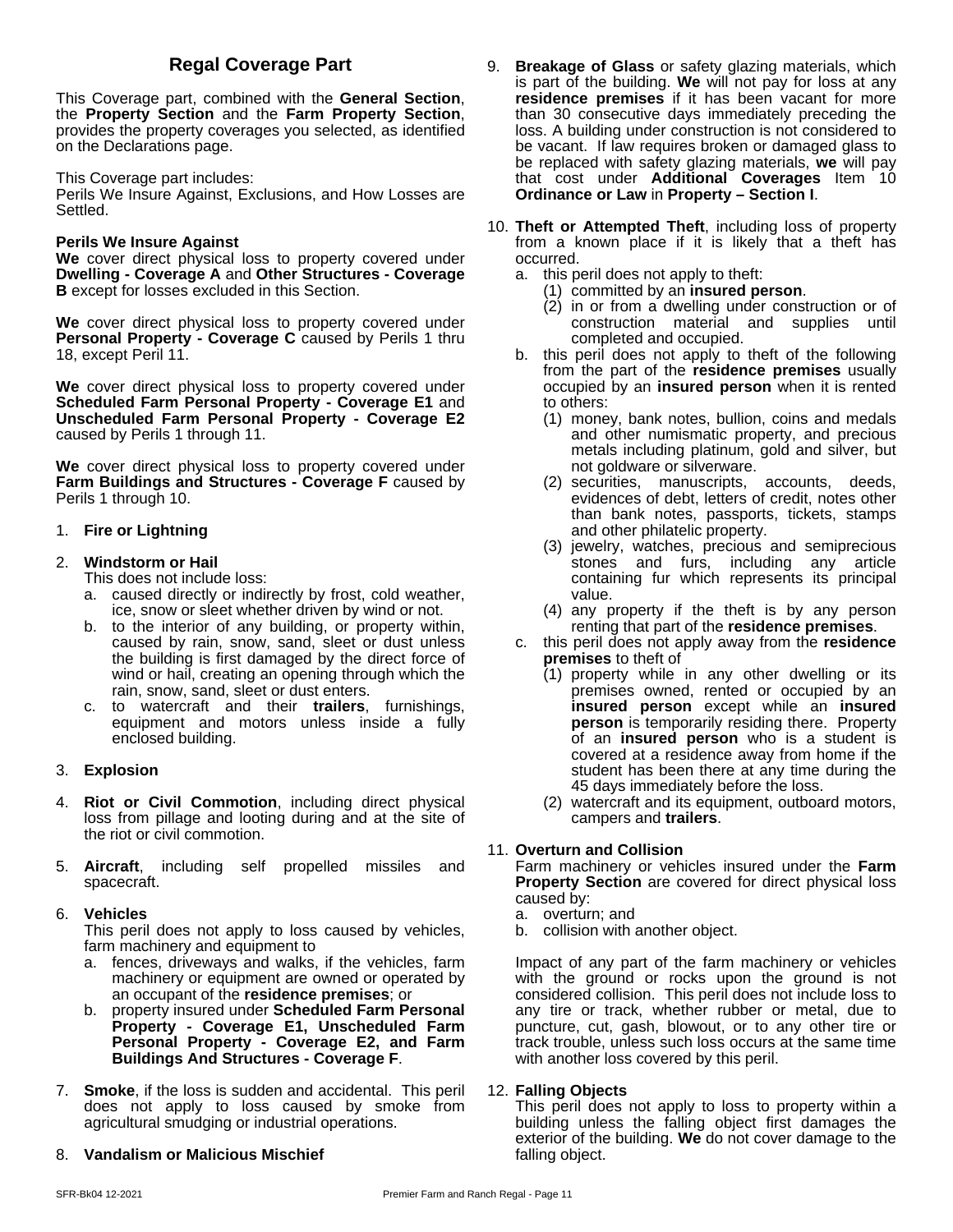- 13. **Weight of Ice, Snow or Sleet** which damages property in a building.
- 14. **Collapse of Building or Any Part of a Building**. Collapse does not include settling, cracking, shrinkage, bulging or expansion.
- 15. **Sudden and Accidental Tearing Apart, Cracking, Burning or Bulging** of a heating, air conditioning or automatic fire protection sprinkler system or a water heating appliance.

This peril does not apply to loss which is caused by or results from freezing.

16. **Accidental Discharge or Overflow of Water or Steam** from within a plumbing, heating, air conditioning or automatic fire protection sprinkler system or domestic appliance.

**We** will also pay the cost of tearing out and replacing any part of the covered building necessary to repair the system or appliance from which the water or steam escapes.

This peril does not apply to loss

- a. caused by continuous or repeated seepage or leaking over a period of weeks, months or years.
- b. to the system or appliance from which the water or steam escapes.
- c. caused by or resulting from freezing.
- d. to property at a building vacant for more than 30 consecutive days immediately before the loss. A building under construction is not considered to be vacant.
- e. on the **residence premises** caused by accidental discharge or overflow which occurs off the **residence premises**.
- 17. **Freezing** of plumbing, heating and air conditioning systems and domestic appliances.
- 18. **Sudden and Accidental Loss Caused by Artificially Generated Electrical Currents We** will pay up to \$1,000 for each damaged item but no more than \$2,500 per **occurrence** under this peril.

#### **Exclusions - Losses We Do Not Cover**

Under **Dwelling - Coverage A**, **Other Structures - Coverage B** and **Personal Property - Coverage C**, **we** do not cover loss resulting directly or indirectly from any of the following, and **we** do not cover any such loss regardless of any other peril or event contributing concurrently or in any sequence to the loss, whether the peril or event occurs suddenly or gradually, involves isolated or widespread damage, arises from natural or external forces, or occurs as a result of any combination of these:

- 1. enforcement of any ordinance or law regulating the construction, repair or demolition of a building or other structure, unless coverage is specifically provided under **Additional Coverages** Item 10 **Ordinance or Law** in **Property – Section I**. In addition, **we** do cover loss caused by actions of civil authorities to prevent the spread of a fire caused by a peril **we** insure against;
- 2. earthquake, landslide, mudflow, earth sinking, rising or shifting, or eruption, explosion or effusion of a volcano. **We** do cover direct physical loss that follows caused by fire, explosion, breakage of glass or theft;
- 3. water damage meaning
	- a. flood, surface water, waves, tidal water or overflow of a body of water. **We** do not cover spray from any of these, whether or not driven by wind;
	- b. water which backs up through sewers or drains; or
	- c. water below the surface of the ground. This includes water which exerts pressure on or flows, seeps or leaks through any part of a building or other structure, sidewalk, driveway or swimming pool.

**We** do cover any direct physical loss that follows caused by theft, fire or explosion;

- 4. failure or interruption of power or other utility service which occurs away from the **residence premises**. **We** will pay for loss caused solely by a peril**we** insure against that ensues at the **residence premises**;
- 5. vandalism or malicious mischief or breakage of glass and safety glazing materials if the **residence premises** has been vacant for more than 30 consecutive days immediately preceding the loss. A building under construction is not considered vacant;
- 6. freezing of plumbing, heating or air conditioning systems or domestic appliances, or by discharge, leakage or overflow from the system or appliance caused by freezing while the **residence premises** is vacant or unoccupied unless **you** take precautions to
	- a. shut off the water supply and drain the systems and appliances; and
	- b. maintain heat in the building;
- 7. neglect of an **insured person** to use allreasonable means to protect covered property at and after the time of loss;
- 8. war (declared or undeclared), civil war, insurrection, rebellion or revolution;
- 9. nuclear action, meaning nuclear reaction, radiation, radioactive contamination or discharge of a nuclear weapon even if accidental, or any consequence of any of these. Loss caused by nuclear action is not considered loss by perils of Fire, Explosion or Smoke.

Direct physical loss by fire resulting from nuclear action is covered;

- 10. sonic booms;
- 11. an action by or at the direction of an **insured person** committed with the intent to cause a loss;
- 12. any loss while the dwelling is being moved, including the period of time when leveling blocks or jacks are removed and all utilities have been disconnected;
- 13. **fungus**, wet rot or dry rot. This exclusion applies whether or not the **fungus**, wet rot or dry rot arises from any other cause of loss.

This exclusion applies to losses including, but not limited to:

a. any loss of use or delay in rebuilding, repairing or replacing covered property, including any associated cost or expense, resulting from **fungus**, wet rot or dry rot;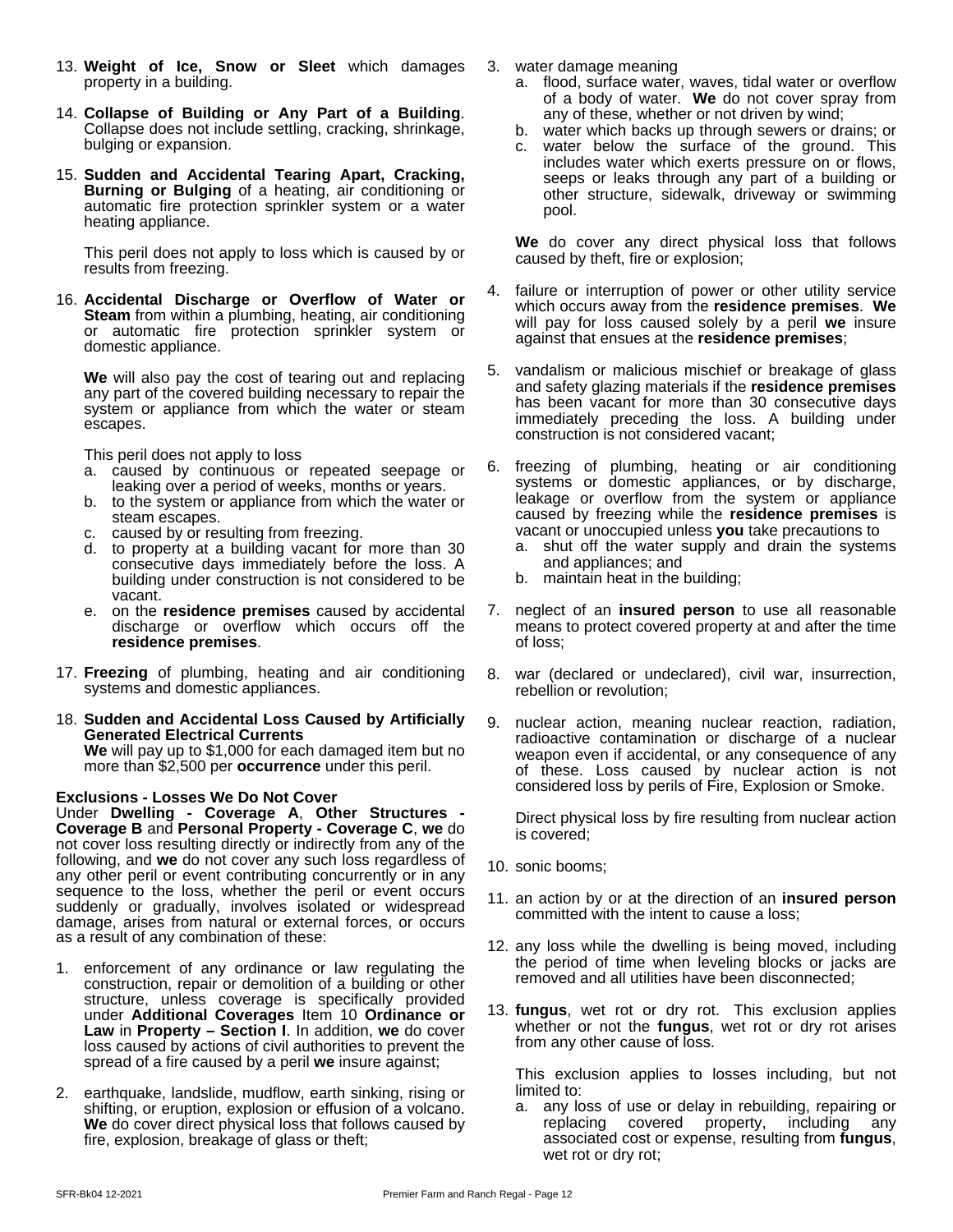- b. any remediation of **fungus**, including but not limited to the cost to:
	- (1) treat, remove, or dispose of the **fungus**, wet rot or dry rot as required to repair, restore or
	- replace covered property;<br>(2) tear out and replace any part of the building or other property as needed to gain access to the light and am fungus, wet rot or dry rot; or
- the cost of any investigation, testing or monitoring to confirm the type, absence, presence or level of fungus, whether performed prior to, during or after inc removal, repair, restoration or replacement of covered property;
- 14. any reduction in the value of property covered under this policy after it has been repaired as compared to its value before it was damaged; or
- 15. any faulty, inadequate or defective:
	-
	- a. planning, zoning, development, surveying, siting, b. design, specifications, workmanship, repair, construction, renovation, remodeling, grading, compaction,
	- c. materials used in repair, construction, renovation or remodeling.

Under **Dwelling - Coverage A** and **Other Structures - Coverage B**, **we** do not cover loss resulting directly or indirectly from any of the following, and **we** do not cover any such loss regardless of any other peril or event contributing concurrently or in any sequence to the loss, lily whether the peril or event occurs suddenly or gradually, metally involves isolated or widespread damage, arises from natural or external forces, or occurs as a result of any combination of these:

- 1. wear and tear, marring or scratching, deterioration, inherent vice, latent defect, mechanical breakdown, rust, mold, wet or dry rot, contamination, smog, smoke from agricultural smudging or industrial operations, at the<br>settling, cracking, shrinkage, bulging or expansion of a. If pavement, patios, foundations, walls, floors, roofs or ceilings, birds, vermin, rodents, insects or animals, including nesting, infestation, discharge or release of waste products or secretions by any bird, vermin, rodent, insect or animal. If, because of any of these, water escapes from a plumbing, heating or air conditioning system or domestic appliance, **we** cover loss caused by the water. We also cover the cost of tearing out and replacing any part of the covered is co building necessary to repair the system or appliance. **We** do not cover loss to the system or appliance from which the water escapes.
- 2. theft in or from a dwelling under construction or of construction materials and supplies until completed and occupied.
- 3. continuous or repeated seepage or leakage of water or steam from within a plumbing, heating or air conditioning system or from within a domestic appliance which occurs over a period of weeks, months or years.
- 4. freezing, thawing, pressure or weight of water, ice, sleet or snow, whether driven by wind or not, to:
	- a. awnings, fences, pavements, patios, foundations, retaining walls, bulkheads, piers, wharves, or docks; or
	- b. swimming pools, hot tubs, or spas, including their covers, filtration, circulation systems and water supply systems.
- 5. any faulty, inadequate or defective:
	- a. planning, zoning, development, surveying, siting, b. design, specifications, workmanship, repair, construction, renovation, remodeling, grading, compaction,
	- c. materials used in repair, construction, renovation or remodeling.

#### **How Losses Are Settled**

#### **1. Increased Limit of Liability Dwelling - Coverage A and Other Structures - Coverage B**

If an amount of loss exceeds the applicable limit of liability shown on the Declarations page for **Dwelling - Coverage A** or **Other Structures - Coverage B**, **we** will, at the time repairs or replacement are completed, increase the limit of liability for:

- a. **Dwelling - Coverage A**, up to a maximum of 125% of the limit shown on the Declarations page for **Dwelling - Coverage A**, and
- b. **Other Structures - Coverage B**, up to a maximum of 10% of the increased limit of liability for **Dwelling - Coverage A**.

The limit of liability will not be increased for any coverages other than **Dwelling - Coverage A** and **Other Structures - Coverage B**.

**You** must notify **us** within 90 days of the start of any new building valued at \$5,000 or more, or any additions to or remodeling of the dwelling or buildings which increase their values by \$5,000 or more, and pay any additional premium due for the increase in value. If **you** fail to so notify **us** within 90 days, **we** will pay no more than the applicable limit of liability shown on the Declarations page.

#### 2. **Loss Settlement - Dwelling-Coverage A and Other Structures-Coverage B**

Loss to the dwelling or other structures will be settled at replacement cost without deduction for depreciation at the time of loss, subject to the following:

- a. If the replacement cost of the entire loss under **Dwelling - Coverage A** or **Other Structures - Coverage B** is more than \$1,000 or 5% of the applicable limit of liability shown on the Declarations page, **we** will pay no more than the actual cash value of the loss, not to exceed the applicable limit of liability shown on the Declarations page, until the repair or replacement is completed.
- b. Before the property is repaired or replaced, under **Dwelling - Coverage A** or **Other Structures - Coverage B**, **you** may make a claim for loss on an actual cash value basis, not to exceed the applicable limit of liability shown on the Declarations page. Then, within 180 days after loss, **you** may make a claim for any additional amount on a replacement cost basis, if the dwelling or other structure is rebuilt on the **residence premises** and intended for the same use.
- c. **We** will pay no more than the smallest of:
	- (1) the applicable limit of liability shown on the Declarations page, or when available, the applicable **Increased Limit of Liability**,
	- (2) the cost to replace the damaged dwelling or other structure, including obsolete, antique, or custom construction, with common construction techniques and commonly used building materials and methods for the same use on the same premises, or
	- (3) the amount actually spent for necessary repair or replacement of the damaged dwelling or other structure.
- d. Structures that are not buildings will be settled at actual cash value at the time of loss.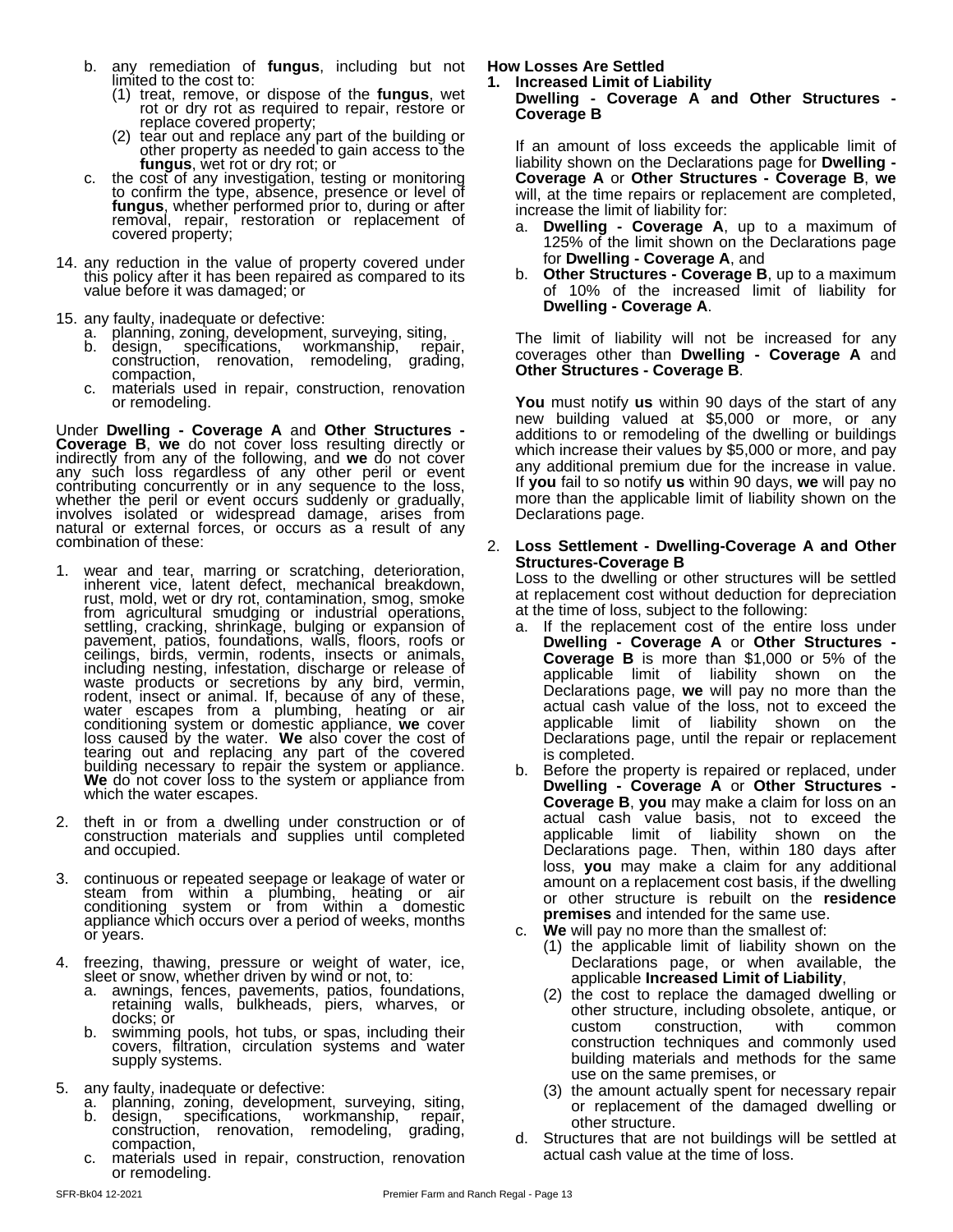- **3. Loss Settlement - Personal Property - Coverage C** Loss to personal property will be settled at replacement cost without deduction for depreciation at the time of loss, subject to the following:
	- a. When the identical article is no longer manufactured or is not available, **we** will pay based on an article similar to that damaged or destroyed and which is of comparable quality and usefulness.
	- b. If the replacement cost of the entire loss under **Personal Property - Coverage C** is more than \$500, **we** will pay no more than the actual cash value of the loss, not to exceed the applicable limit of liability shown on the Declarations page, until the repair or replacement is completed.
	- c. Before the property is repaired or replaced, under **Personal Property - Coverage C**, **you** may make a claim for loss on an actual cash value basis, not to exceed the applicable limit of liability shown on the Declarations page. Then, within 180 days after loss, **you** may make a claim for any additional amount on a replacement cost basis.
	- d. Loss to the following property is not eligible for replacement cost settlement and will be settled at the actual cash value:
		- (1) antiques, fine arts, paintings, and similar articles of rarity or antiquity which cannot be replaced,
		- (2) memorabilia, souvenirs, collector's items and similar articles whose age or history contribute to its value,
		- (3) articles not maintained in good or workable condition, and
		- (4) articles that are outdated or obsolete and are stored or not being used.
	- e. **We** will pay no more than the smallest of:
		- (1) **our** cost to replace the property at the time of loss,
		- (2) the cost of repair,
		- (3) 400% of the actual cash value at the time of loss,
		- (4) the applicable limit of liability shown on the Declarations page, or when available, the applicable **Increased Limit of Liability**, or
		- (5) any special limit of liability in this policy.
- 4. **Loss Settlement - Scheduled Farm Personal Property - Coverage E1**, **Unscheduled Farm Personal Property - Coverage E2**, and F**arm Buildings and Structures - Coverage F**

Loss to scheduled farm personal property, unscheduled farm personal property, and farm buildings and structures, will be settled at actual cash value at the time of loss, subject to the following:

**We** will pay no more than the smallest of:

- a. **our** cost to replace the property at the time of loss,
- b. the cost of repair,
- c. the applicable limit of liability shown on the Declarations page, or
- d. any special limit of liability stated in this policy.
- 5. **We** may make a cash settlement and take all or part of the damaged property at its appraised or agreed on value, or repair or replace all or part of the damaged property with property of like kind and quality. **We** must give **you** notice of **our** intention within 30 days after **we** receive **your** proof of loss.

#### **Personal Liability Section - II**

This Section, combined with the **General Section**, provides personal liability coverage, as identified on the Declarations page.

#### This Section includes:

Personal Liability Definitions, Personal Liability - Coverage G, Medical Payments to Others - Coverage H, Additional Coverages, Exclusions, and Personal Liability Conditions.

#### **Personal Liability Definitions**

These Definitions are in addition to those shown in the **General Section**.

#### 1. "**Insured person**" means:

- a. any person or organization legally responsible for animals or watercraft covered by this policy and owned by an **insured person** as defined in the **General Section**. But, **we** will cover that person or organization only with respect to those animals or watercraft. **We** will not cover any person or organization using or having custody of animals or watercraft in the course of any **business** or without permission of the owners;
- b. with respect to any vehicle covered by this policy, any employee of an **insured person** as defined in the **General Section**, while engaged in the employment of that person; and
- c. with respect to a vehicle covered by this policy, any other person using the vehicle with **your** permission on an **insured premises**.
- 2. "**Association**" means the membership of all property owners in a housing development.

#### **Personal Liability - Coverage G**

**We** will pay all sums arising out of an **occurrence** which an **insured person** becomes legally obligated to pay as damages because of **bodily injury** or **property damage** covered by this policy.

If a claim is made or suit is brought against the **insured person** for liability under this coverage, **we** will defend the **insured person** at **our** expense, using lawyers of **our** choice. We are not obligated to defend after we have paid an amount equal to the limit of **our** liability. **We** may investigate or settle any claim or suit as **we** think appropriate.

#### **Medical Payments To Others - Coverage H**

**We** will pay the reasonable expenses incurred for necessary medical, surgical, x-ray and dental services, prosthetic devices, eyeglasses, hearing aids and pharmaceuticals, and ambulance, hospital, licensed nursing and funeral services. These expenses must be incurred within three years from the date of an accident causing **bodily injury** covered by this policy.

Each person who sustains **bodily injury** is entitled to this protection when that person is:

- 1. on an **insured premises** with the permission of an **insured person**; or
- 2. elsewhere, if the **bodily injury**:
	- a. arises out of a condition in the **insured premises** or the adjoining ways;
	- b. is caused by the activities of an **insured person** or **residence employee** in the course of employment by an **insured person**;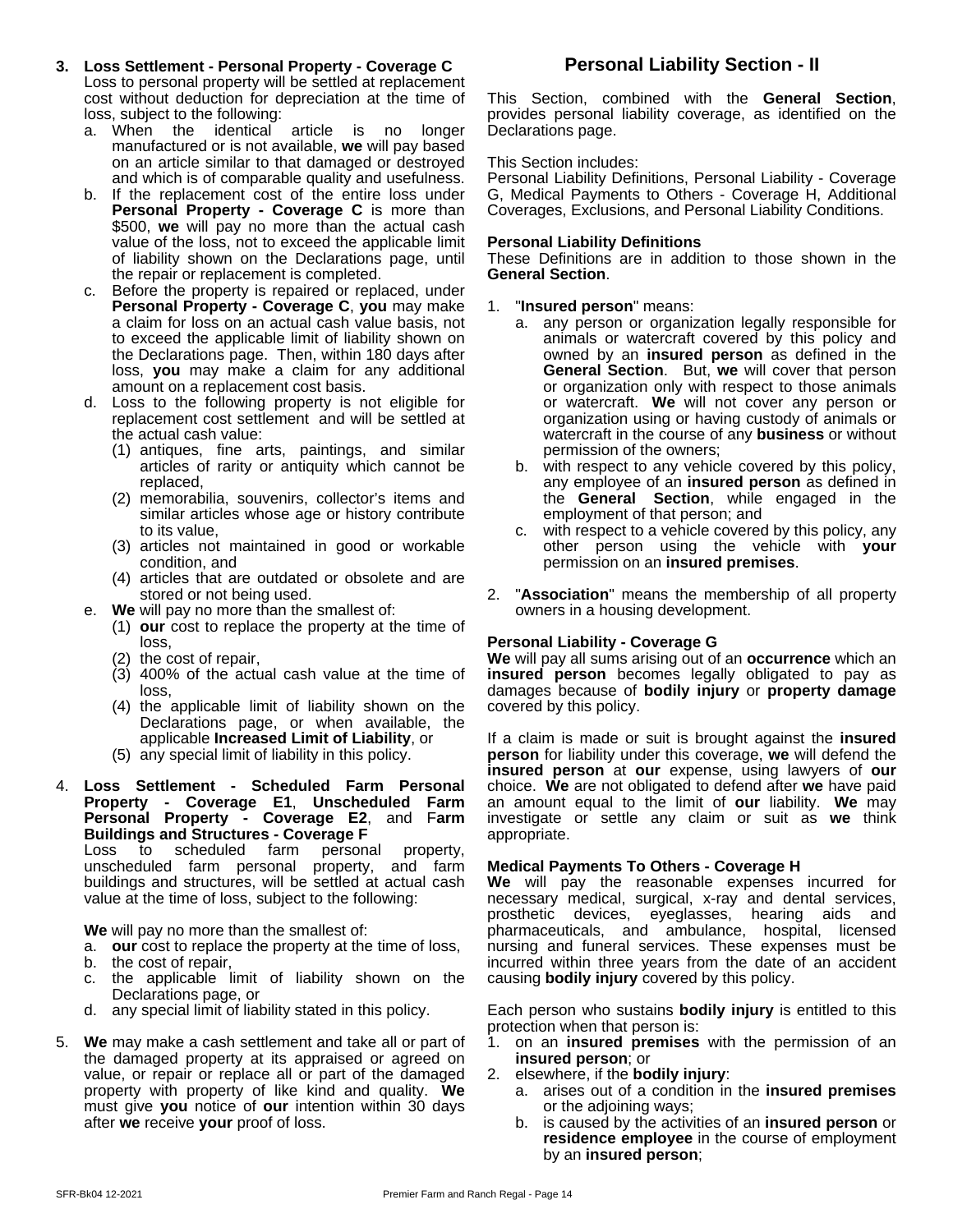- c. is caused by an animal owned by or in the care of an **insured person**; or
- d. is sustained by a **residence employee** arising out of and in the course of employment by an **insured person**.

**We** do not cover injury to:

- 1. **insured persons**; or
- 2. any other person, except a **residence employee**, who resides regularly on any part of an **insured premises**.

**We** may pay the injured person or the party that renders the medical services.

Payment under this coverage is not an admission of liability by **us** or an **insured person**.

#### **Additional Coverages**

**We** will pay, in addition to **our** limit of liability:

- **1. Damage To Property of Others** Up to \$500 per **occurrence** for **property damage** to property owned by others caused by an **insured person**. Payment will be on a replacement cost basis. The But, **we** will not pay for **property damage**:
	- a. caused intentionally by an **insured person** who has attained the age of 13;
	- b. to property owned by or rented to any **insured person**, any tenant of an **insured person** or any resident of **your** household;
	- c. arising out of:
		- (1) any act or omission in connection with a premises (other than **insured premises**) owned, rented or controlled by an **insured person**;
		- (2) **business** pursuits; or
		- (3) ownership, maintenance or use of a land motor vehicle, **trailer**, farm machinery or equipment, aircraft or watercraft;
	- d. to property insured underthe **Property Section** of this policy.

#### **2. The Following Expenses**

- a. All costs **we** incur in the settlement of any claim or defense of any suit.
- b. Interest on the entire amount of damages awarded in any suit **we** defend accruing after judgment is entered and before **we** have paid, offered to pay, or deposited in court that portion of the judgment which is not more than **our** limit of liability.
- c. Premiums on bonds required in any suit **we** defend. But, we will not pay the premium for any portion of a bond amount that is greater than **our** limit of liability. **We** have no obligation to apply for or furnish bonds.
- d. Loss of earnings up to \$50 a day, but not other income, when **we** ask **you** to help **us** investigate or defend any claim or suit.
- e. Any other reasonable expenses incurred at **our** request.

#### **3. First Aid Expenses**

Expenses for immediate medical and surgical treatment for other persons at the time of the accident. **We** will pay only expenses which an **insured person** incurs for treatment of **bodily injury** covered by this policy.

#### **4. Loss Assessment**

**We** will pay up to \$1,000 for **your** share of loss assessment charged againstall property owners during the policy period by a corporation or **association**, when assessment is made as a result of:

- a. A direct physical loss to property owned collectively by all members of the **association**, caused by a **Peril We Insure Against** in the **Property Section** of this policy.
- b. **Bodily injury** or **property damage** to which Personal Liability coverage would apply.
- c. Liability for an act of a director, officer or trustee in the capacity as a director, officer or trustee, provided:
	- (1) the director, officer or trustee is elected by the members of a corporation or **association**; and
	- (2) the director, officer or trustee serves without deriving any income from the exercise of duties which are solely on behalf of a corporation or **association**.

This coverage applies only to loss assessments charged against **you** as owner of the **residence premises**. **We** do not cover loss assessments charged against **you** or a corporation or **association** of property owners by any governmental body.

#### **Exclusions**

Under **Personal Liability - Coverage G** and **Medical Payments To Others - Coverage H**, **we** do not cover:

- 1. **bodily injury** or **property damage** arising out of the ownership, maintenance, use, loading, unloading or negligent entrustment of aircraft;
- 2. **bodily injury** or **property damage** arising out of the ownership, maintenance, use, loading, unloading or negligent entrustment of land motor vehicles; The only exceptions to this exclusion "2" are that exclusion "2" does not apply to **bodily injury** or **property damage**, occurring on or off the **insured premises**, and arising out of the ownership, maintenance, use, loading, unloading or negligent entrustment of:
	- a. land motor vehicles that are not subject to motor vehicle registration, when the **bodily injury** or **property damage** occurs on the **insured premises**.

However, this exception to exclusion "2" does not apply to, and **we** do notcover, **bodily injury** or **property damage**, occurring on or off the **insured premises**, and arising out of the ownership, maintenance, use, loading, unloading or negligent entrustment of:

- (1) all-terrain vehicles (ATV's),
- (2) utility vehicles (UTV's),
- (3) recreational off-road vehicles, or
- $(4)$  vehicles with less than 4 wheels;
- b. crawler and farm type tractors;
- c. farm implements;<br>d. golf carts while us
- golf carts while used for golfing; or
- e. combines or self-propelled harvesting machines, unless the combine or self-propelled harvesting machine is maintained, used, loaded, unloaded or entrusted, for hire or **custom farming** operations;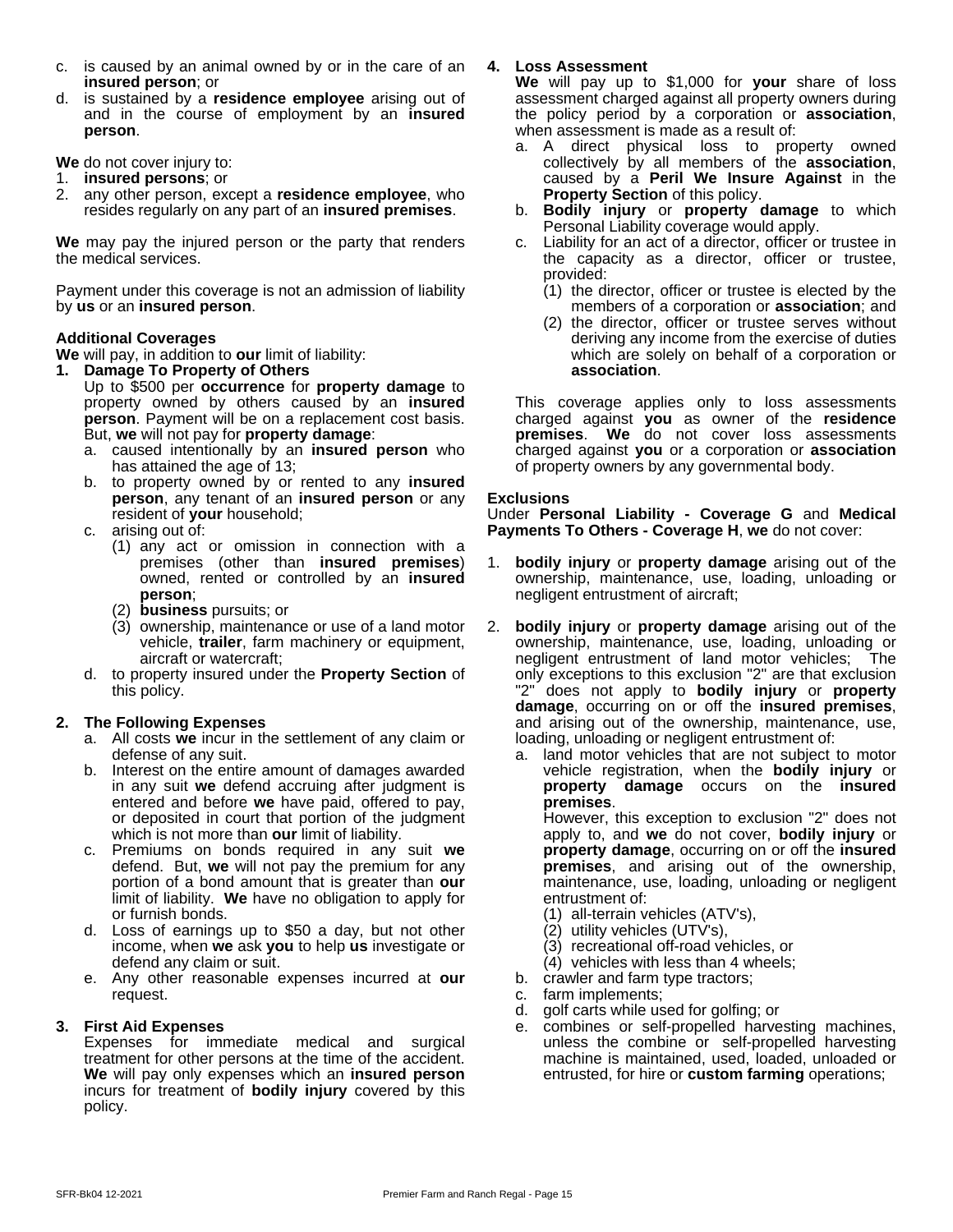- 3. **bodily injury** or **property damage** arising out of the ownership, maintenance, use, loading, unloading or negligent entrustment of the following while being towed by, connected to or carried on a land motor vehicle other than a crawler or farm type tractor:
	- a. **trailers**, including, but not limited to, utility, stock, boat, camper or house **trailers**;
	- b. crawler or farm type tractors; and
	- c. farm implements;
- 4. **bodily injury** or **property damage** arising out of the ownership, maintenance, use, loading, unloading or negligent entrustment of watercraft not located on the **insured premises**:
	- a. owned by an **insured person** if it has inboard or inboard-outdrive motor power;
	- b. rented to an **insured person** if it has inboard or inboard-outdrive motor power of more than 50 horsepower;
	- c. owned by or rented to an **insured person** if it is a sailing vessel 26 feet or more in length; and
	- d. powered by one or more outboard motors with We have more than 25 total horsepower owned by an **insured person** at the inception of this policy. But this subdivision d. does not apply if **you** write **us** within 45 days from the acquisition date that **you** want coverage;
- 5. **bodily injury** or **property damage** arising out of the rendering or failing to render professional services;
- 6. **bodily injury** or **property damage** arising out of **business** activities of an **insured person**. But, **we** will cover activities of that person not ordinarily incident to the **business**;
- 7. **bodily injury** or **property damage** arising out of any premises owned, rented or controlled by an **insured person** which is not an **insured premises**;
- 8. **bodily injury** or **property damage** expected or intended by or at the direction of an **insured person**;
- 9. **bodily injury** or **property damage** arising out of an illegal act by or at the direction of an **insured person**;
- 10. **bodily injury** or **property damage** arising out of war (declared or undeclared), civil war, insurrection, rebellion or revolution;
- 11. **bodily injury** or **property damage** which arises out of the transmission of a communicable disease by an **insured person**;
- 12. **bodily injury** or **property damage** arising out of the discharge, dispersal, release or escape of smoke, vapors, soot, fumes, acids, alkalis, toxic chemicals, liquids or gases, waste materials or other irritants, contaminants, or pollutants into or upon land, the atmosphere or any water course or body of water.

But, this exclusion does not apply to **bodily injury** resulting from the accidental above ground contact with herbicides, pesticides, fungicides and fertilizers caused by the application of the same to an **insured premises** which results in medical treatment within one year (365 days) of said application;

13. **bodily injury**, **property damage**, or medical expenses arising out of or resulting from any actual, alleged or threatened sexual molestation, act, abuse, harassment, including any failure to supervise or negligent supervision of any person.

**We** have no duty to defend or settle any sexual molestation claim or suit against an **insured person** or any employee of an **insured person**, or any other person;

- 14. claims or suits, and any included defense costs, seeking damages against any **insured person** for personal injury. Personal injury means any injury resulting from:
	- a. false arrest, imprisonment, malicious prosecution and detention;
	- b. wrongful eviction, wrongful entry, invasion of rights of privacy; or
	- c. libel, slander, defamation of character.

**We** have no duty to defend or settle any personal injury claim or suit against an **insured person** or any employee of an **insured person**, or any other person;

- 15. **bodily injury** to a **farm employee** arising out of and in the course of employment by an **insured person**;
- 16. **bodily injury** or **property damage** arising out of the ownership, maintenance, or use of a dwelling owned but not occupied by an **insured person**, unless described on the Declarations Page;
- 17. **bodily injury** or **property damage** which, in whole or in part, arises out of, is aggravated by or results from **fungus**, wet rot or dry rot;
- 18. liability imposed upon any **insured person** by any governmental authority for any loss which, in whole or in part, arises out of, is aggravated by or results from **fungus**, wet rot or dry rot;
- 19. **bodily injury** or **property damage** arising out of **custom farming** operations, unless a premium is specified and charged on the Declarations Page. **We** will pay no more than the limit of liability shown on the Declarations page for the specified number of **days** of **custom farming c**overage; or
- 20. **bodily injury** or **property damage** arising out of the inhalation, ingestion, absorption or consumption of, contact with, exposure to, existence of, or presence of **cannabis**.

Under **Personal Liability - Coverage G**, **we** do not cover: 1. liability assumed under any unwritten contract or agreement, or under a contract or agreement in connection with any **business** of an **insured person**;

- 2. **property damage** to property owned by an **insured person** or an employee of an **insured person**;
- 3. **property damage** to property occupied or used by an **insured person** or rented to or in the care of an **insured person**. But, **we** will cover **property damage** to such property caused by fire, smoke or explosion, provided the **insured person** is held legally obligated to pay the damage;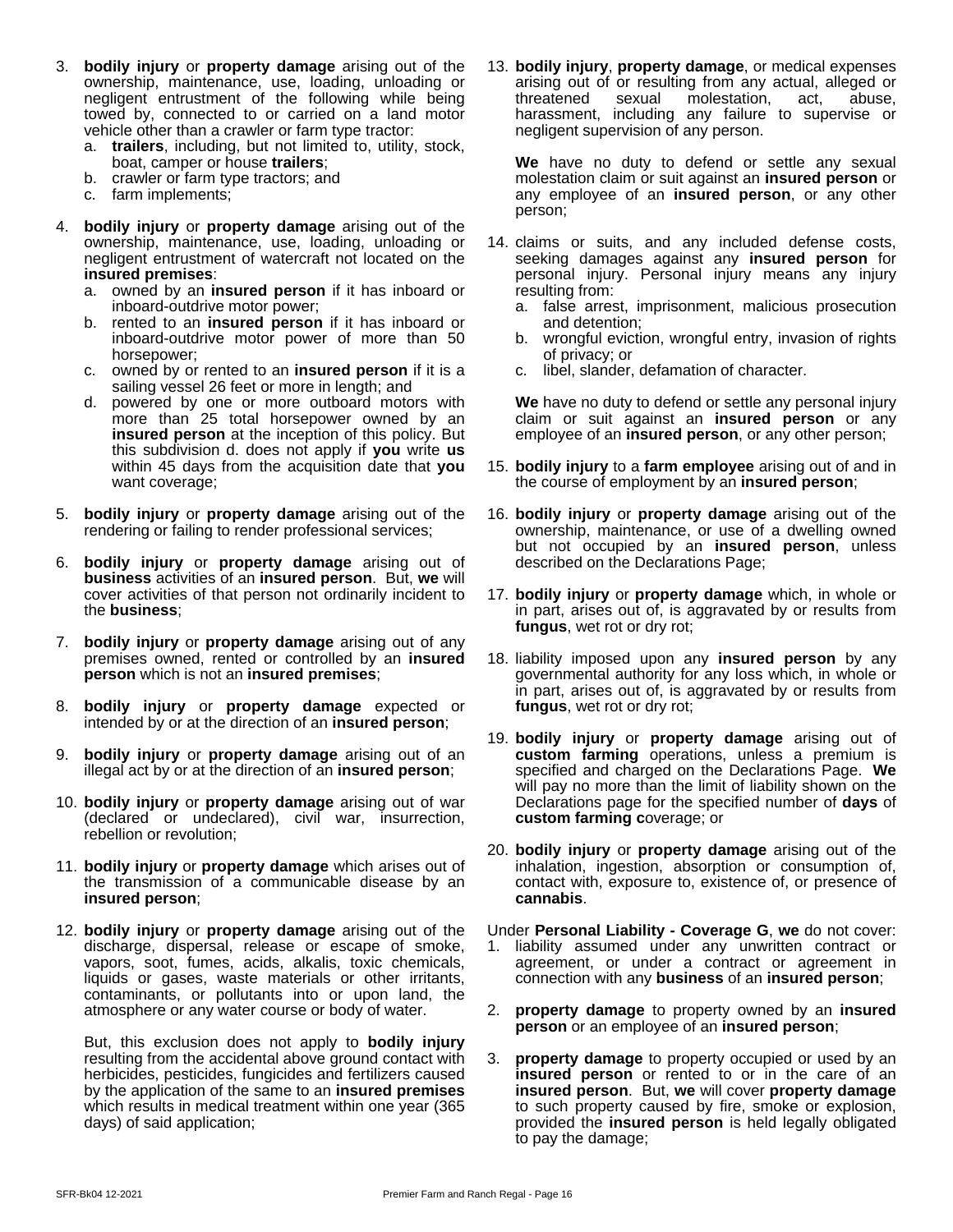- 4. **bodily injury** to a person if an **insured person** has or is required to have a policy providing workers' compensation, non-occupational disability or occupational disease benefits covering the **bodily injury**;
- 5. **bodily injury** for which any Workers' Compensation Court orders an **insured person** to pay any sum or other benefit awarded.

If a claim is made or suit brought in Workers' Compensation Court against an **insured person** who does not have and is not required to have a policy providing Workers' Compensation benefits covering the **bodily injury**, **we** will defend the **insured person** against the claim brought in Workers' Compensation Court, at **our** expense, using lawyers of **our** choice;

- 6. **bodily injury** or **property damage** when an **insured person** is covered under a nuclear energy liability policy. This exclusion applies even if the limits of liability of that policy have been exhausted;
- 7. **bodily injury** or **property damage** awards against an **insured person** in the form of exemplary or punitive damages;
- 8. **bodily injury** to:
	- a. **you**;
	- b. **your** relatives residing in **your** household; or
	- c. any other person under the age of 21 residing in **your** household who is in **your** care or the care of a resident relative;
- 9. **property damage** to and loss of use of:
	- a. goods or products (including containers), grown, raised, manufactured, sold, handled or distributed by an **insured person** when the **property damage** arises out of such products;
	- b. property caused by work performed by or for an **insured person** when the **property damage** arises out of such work:
	- c. property due to an **insured person's** delay or lack of performance under any agreement or contract; or
	- d. property due to the failure of an **insured person's** work, goods or products to meet the level of quality warranted or represented by the **insured person**; or
- 10. **bodily injury** or **property damage** resulting from a substance released or discharged from aircraft.

#### Under **Medical Payments To Others - Coverage H**, **we** do not cover:

- 1. **bodily injury** to a person who is entitled to benefits which are provided or required to be provided under any workers' compensation, non-occupational disability or occupational disease law;
- 2. **bodily injury** from any nuclear reaction, radiation or radioactive contamination or any consequence of any of these;
- 3. **bodily injury** to any person while on the **insured premises** because a **business** is conducted or professional services are rendered on the **insured premises**;
- 4. **bodily injury** sustained by an independent contractor or such contractor's employees; or
- 5. **bodily injury** to any person, if such person is regularly residing on an **insured premises**.

### **Farm Liability Section - III**

#### **Farm Employers' Liability - Coverage J**

**We** will pay all sums arising out of an **occurrence** which an **insured person** becomes legally obligated to pay as compensatory damages to a **farm employee**, while in the course of his or her employment, because of **bodily injury** arising out of the ownership, maintenance or use (including necessary or incidental operations) of the **insured premises**. **We** will not pay any sums which **you** may become legally obligated to pay as exemplary or punitive damages.

Under **Farm Employers' Liability – Coverage J**, **we** will pay no more than the limit of liability shown on the Declarations page for the number of **days** of **regular hired labor** or **custom hired labor** coverage.

If a claim is made or suit is brought against an **insured person** for liability under this coverage, **we** will defend the **insured person** at **our** expense, using lawyers of **our** choice. We are not obligated to defend after we have paid an amount equal to the limit of **our** liability. **We** may investigate or settle any claim or suit as **we** think appropriate.

#### **Farm Employees' Medical Payments - Coverage K**

**We** will pay to or foreach **farm employee**, all reasonable medical expenses incurred because of **bodily injury** caused by an accident and arising out of the ownership, maintenance or use (including necessary or incidental operations) of **insured premises**, providing such **bodily injury** was incurred in the course of his or her employment by an **insured person**. These expenses must have been incurred within one year from the date of accident, and **we** will pay no more than the limit shown on the Declarations Page.

#### **Medical Payments (Named Insured and Family) - Coverage M**

**We** will pay the reasonable expense of necessary medical, surgical, ambulance, hospital, professional nursing and funeral services all incurred within one year from the date of accident, up to the limit of liability, to or for such person named on the Declarations Page, who sustains **bodily injury** caused by accident, while on **insured premises** or while elsewhere, if accident arises out of the **insured premises** or a condition in the ways immediately adjoining, or out of the operations, maintenance, repair or use of teams, tractors, combines, or self-propelled harvesting machines, farm implements, or animals, in connection with the operations of such **insured premises** and including **custom farming** operations.

The payment of this medical expense applies only to that amount in excess of \$50 per accident for each **insured person**.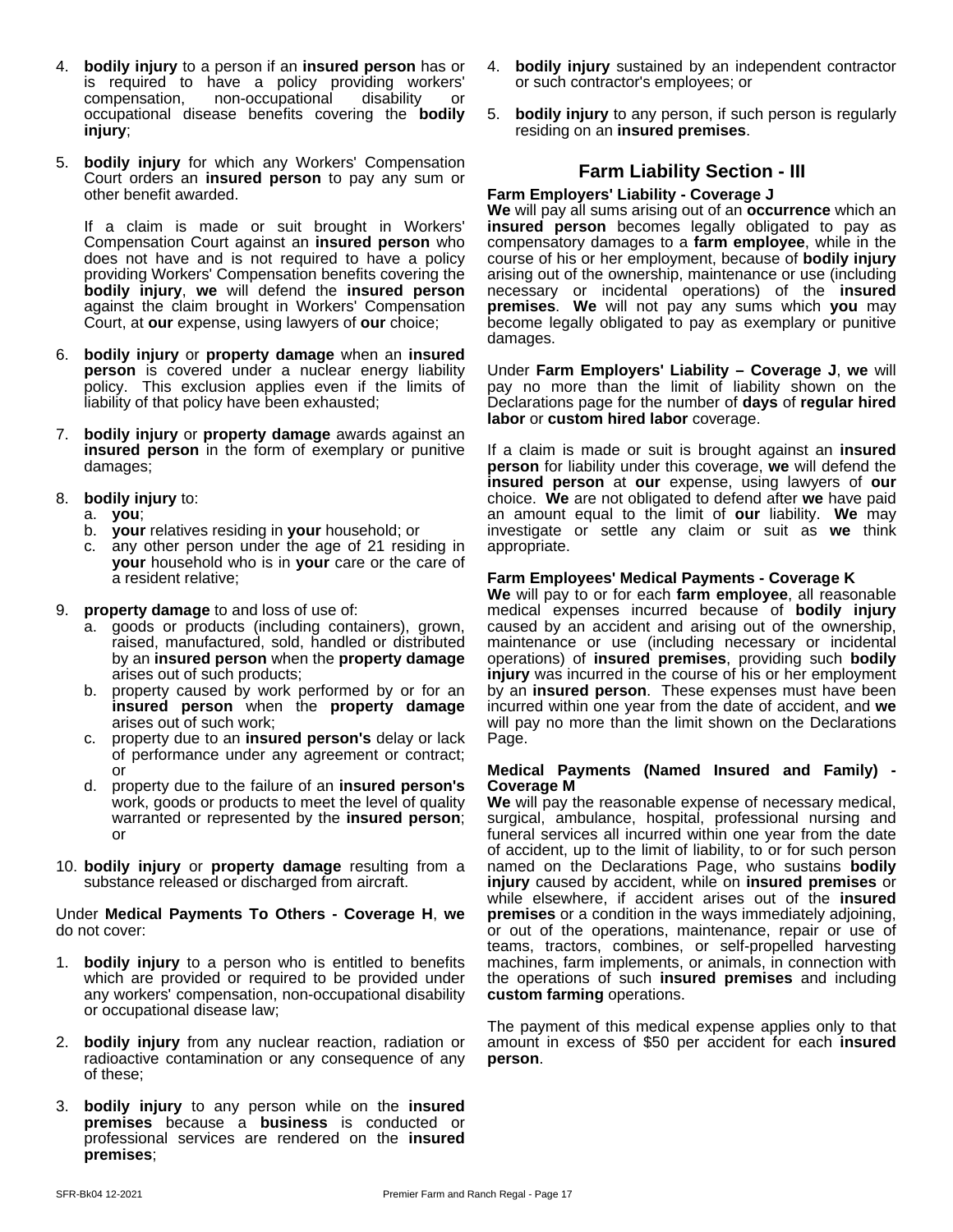#### **Animal Collision - Coverage N**

**We** will pay for loss by death of any cattle, horse or hybrid thereof, hog, sheep, or goat, owned by an **insured person** caused by collision between such animal and a vehicle not owned or operated by an **insured person** or any employee thereof. This coverage applies only while such animal is on a public road and is not being transported.

The insurance afforded shall be limited to the market value at the time of loss not exceeding the maximum amount shown on the Declarations page per animal.

The coverage afforded shall apply only during the policy period.

#### **Exclusions**

Under **Farm Employers' Liability - Coverage J**, and **Farm Employees' Medical Payments - Coverage K**, **we** do not cover:

- 1. **bodily injury** sustained by any **farm employee** and arising out of the ownership, maintenance, use, loading, unloading or negligent entrustment of aircraft;
- 2. **bodily injury** sustained by any **farm employee** and arising out of the ownership, maintenance, use, loading, unloading or negligent entrustment of land motor vehicles.

The only exceptions to this exclusion "2" are that  $\frac{60}{60}$ exclusion "2" does not apply to **bodily injury** occurring on or off the **insured premises**, and arising out of the ownership, maintenance, use, loading, unloading or negligent entrustment of:

a. land motor vehicles that are not subject to motor vehicle registration, when the **bodily injury** occurs on the **insured premises**.

However, this exception to exclusion "2" does not apply to, and **we** do not cover, **bodily injury** occurring on or off the **insured premises**, and arising out of the ownership, maintenance, use, loading, unloading or negligent entrustment of:

- (1) all-terrain vehicles (ATV's),
- (2) utility vehicles (UTV's),
- (3) recreational off-road vehicles, or
- (4) vehicles with less than 4 wheels;
- b. crawler and farm type tractors;
- c. farm implements; or
- d. combines or self-propelled harvesting machines, unless the combine or self-propelled harvesting machine is maintained, used, loaded, unloaded or entrusted, for hire or **custom farming** operations;
- 3. **bodily injury** sustained by any **farm employee** and arising out of the ownership, maintenance, use, loading, unloading or negligent entrustment of the following while being towed by, connected to or carried on a land motor vehicle other than a crawler or farm type tractor:
	- a. **trailers**, including, but not limited to, utility, stock, boat, camper or house **trailers**;
	- b. crawler or farm type tractors; and
	- c. farm implements;
- 4. **bodily injury** sustained by any **farm employee** and arising out of the ownership, maintenance, use, loading, unloading or negligent entrustment of watercraft;
- 5. **bodily injury** to any **farm employee** who is entitled to benefits which are provided or required to be provided under any workers' compensation, non-occupational disability or occupational disease law;

6. **bodily injury** for which any Workers' Compensation Court orders an **insured person** to pay any sum or other benefit awarded.

If a claim is made or suit brought in Workers' Compensation Court against an **insured person** who does not have and is not required to have a policy providing Workers' Compensation benefits covering the **bodily injury**, **we** will defend the **insured person** against the claim brought in Workers' Compensation Court, at **our** expense, using lawyers of **our** choice;

#### 7. **bodily injury**

- a. suffered by an employee who is not engaged in the actual performance of his or her duties, as an employee; or
- b. suffered by the **insured person's** spouse, son, daughter, or other relative, or a tenant and immediate members of tenant's family while residing on the **insured premises**, unless he or she is a **farm employee** and is listed on the **insured person's** payroll records on the date of injury; or
- 8. **bodily injury** sustained by any **farm employee** arising out of the inhalation, ingestion, absorption or consumption of, contact with, exposure to, existence of, or presence of **cannabis**.

Under **Farm Employers' Liability - Coverage J**, **we** do not cover:

- 1. liability assumed by the **insured person** under any contract or agreement;
- 2. sickness or disease of any **farm employee** unless, prior to thirty-six months after the end of the policy period, written claim is made or suit is brought against the **insured person** for damages because of sickness or disease or death resulting there from; or
- 3. **bodily injury** or **property damage** with respect to which any **insured person** under this policy is also an **insured person** under a nuclear energy liability policy issued by the Nuclear Energy Liability Insurance Association, Mutual Atomic Energy Liability Underwriter, or Nuclear Insurance Association of Canada, or would be an **insured person** under any such policy but for its termination upon exhaustion of its limit of liability.

Under **Medical Payments (Named Insured and Family) - Coverage M**, **we** do not cover:

- **1. bodily injury** arising out of the ownership, maintenance, use, loading, unloading or negligent entrustment of motor vehicles subject to motor vehicle registration, all-terrain vehicles (ATV's), utility vehicles (UTV's), recreational off-road vehicles, or vehicles with less than 4 wheels; or
- **bodily injury** arising out of the inhalation, ingestion, absorption or consumption of, contact with, exposure to, existence of, or presence of **cannabis**.